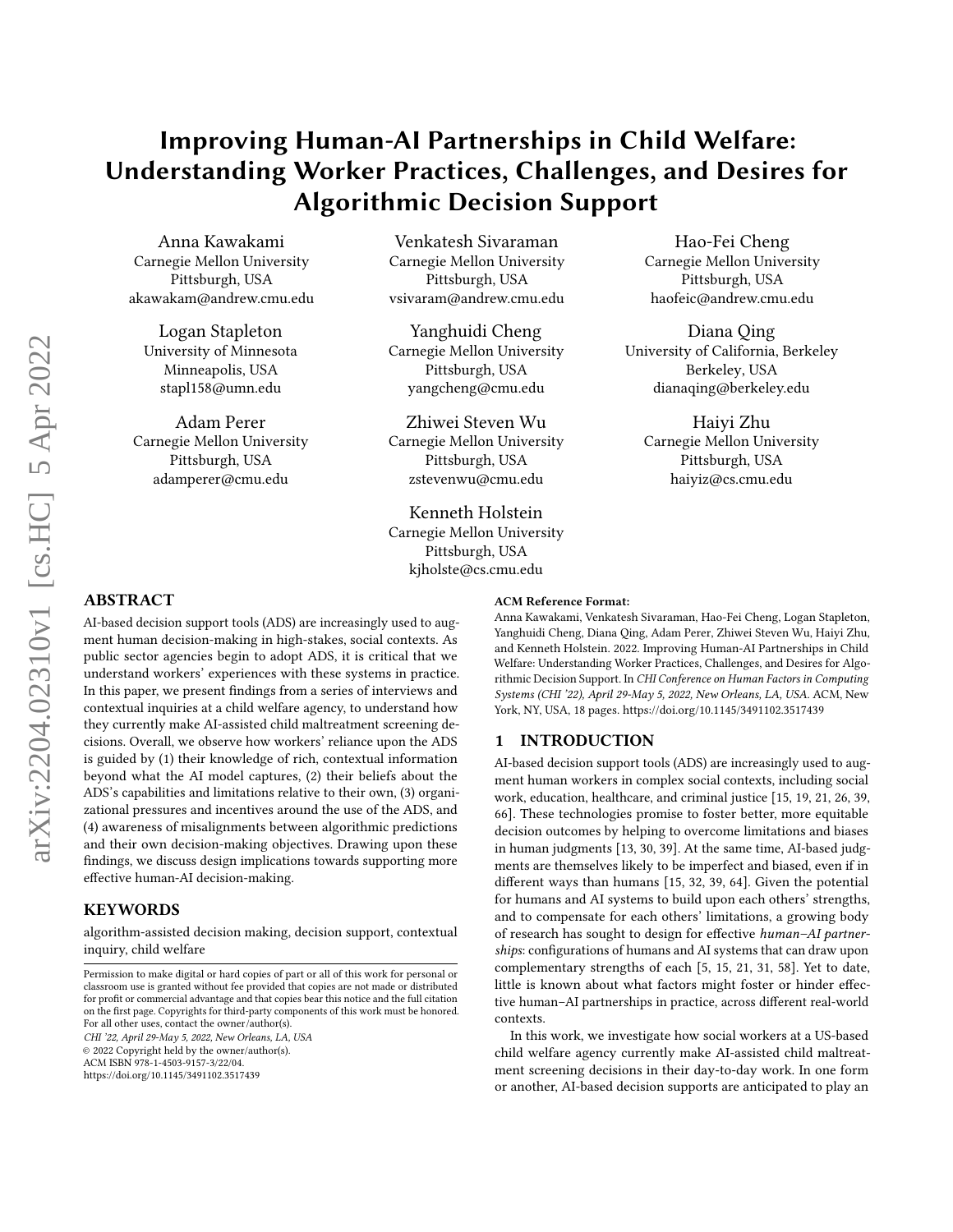important role in the future of child welfare decision-making [\[8,](#page-15-2) [13,](#page-15-0) [45,](#page-16-9) [51,](#page-16-10) [53\]](#page-16-11). Yet the use of ADS in child welfare remains contentious, and it is unclear what forms of human–AI partnership might be most effective and appropriate in this context [\[8,](#page-15-2) [13,](#page-15-0) [27,](#page-16-12) [28,](#page-16-13) [52\]](#page-16-14). While some prior work has focused on understanding families' and other affected community members' perspectives and desiderata for the use of ADS in child welfare [\[8,](#page-15-2) [11\]](#page-15-3), almost no research has investigated workers' experiences working with these systems in practice.

We present findings from a series of interviews and contextual inquiries with child maltreatment hotline workers, aimed at understanding their current practices and challenges in working with an ADS day-to-day. We examine the use of the Allegheny Family Screening Tool (AFST). The AFST was deployed in Allegheny County in 2016, to assist child maltreatment hotline workers in assessing risk and prioritizing among referred cases [\[13,](#page-15-0) [60\]](#page-16-15). The AFST context has been frequently studied in recent years (e.g., [\[11,](#page-15-3) [13,](#page-15-0) [15,](#page-16-0) [59\]](#page-16-16)), and public sector agencies are beginning to look to the AFST as an example of what AI-assisted decision-making can or should look like in child welfare and similar contexts [\[51\]](#page-16-10). However, most prior research on the AFST has relied on retrospective quantitative analyses of workers' decisions, without an understanding of how workers actually integrate the AFST into their decision-making on-the-ground. In this work, we focus on understanding how workers currently use the AFST in their dayto-day work, and what design opportunities exist to support more effective AI-assisted decision-making. We explore the following research questions:

- (1) How do workers decide when, whether, and how much to rely upon algorithmic recommendations?
- (2) What limitations and future design opportunities do workers perceive for the AFST or future ADS tools?

We found that, although the AFST had been in use for half a decade, the system remained a source of tension for many workers, who perceived the system's current design as a missed opportunity to effectively complement their own abilities. As a step towards the design of new forms of human-AI partnership in child welfare, we engaged these practitioners in envisioning how future technologies might better support their needs. In the remainder of this paper, we first provide a brief overview of related work and describe the child welfare decision-making context in which this work is situated. We then describe our contextual inquiries, semi-structured interviews, and analysis approach. Based on our analysis, we present rich findings capturing workers' current practices and challenges in working with the AFST. We discuss how workers' reliance upon the AFST is guided by (1) their knowledge of rich, contextual information beyond what the AI model captures, (2) their beliefs about the ADS's capabilities and limitations relative to their own, (3) organizational pressures and incentives that they perceive around the use of the ADS, and (4) workers' awareness of misalignments between the ADS's predictive targets versus their own decisionmaking objectives. Based on our findings, we present directions for future research and design implications towards supporting more effective human-AI decision-making in child welfare and beyond. Taken together, this work contributes to ongoing discussions in the literature (e.g., [\[3,](#page-15-4) [26,](#page-16-3) [52\]](#page-16-14)) regarding the need for a broader

re-consideration of how ADS should be designed, evaluated, and integrated into public sector contexts.

This work represents the first in-depth qualitative investigation in the literature of workers' current practices and challenges in working with the AFST. Overall, our findings complicate narratives from prior academic and grey literature regarding how the AFST fits into workers' day-to-day decision-making. We expect that the kinds of challenges discussed throughout this paper are not uncommon across AI-assisted public sector decision-making contexts. However, it is uncommon for public sector agencies to open their doors to researchers. We recognize Allegheny County for their strong commitment to transparency, for allowing researchers to closely observe their practices, and for their receptiveness to exploring ways to improve their current practices. We hope that this approach will become a norm in the design, development, and deployment of public sector ADS more broadly.

#### 2 BACKGROUND AND RELATED WORK

#### 2.1 Designing effective human-AI partnerships

As AI systems are increasingly used to support human work across a range of high-stakes decision making contexts, a growing body of research has sought to design for effective human–AI partnerships: configurations of humans and AI systems that draw upon complementary strengths of each [\[5,](#page-15-1) [15,](#page-16-0) [21,](#page-16-2) [31,](#page-16-7) [58\]](#page-16-8). To date, scientific and design knowledge remains scarce regarding what factors foster or hinder effective human–AI partnerships in practice, across different real-world contexts. In some studies, human and machine intelligence combined has been shown to outperform either humans or AI alone [\[5,](#page-15-1) [24,](#page-16-17) [48\]](#page-16-18), while in others human–AI partnerships have failed to improve or have even harmed decision quality, for various reasons [\[19,](#page-16-1) [50\]](#page-16-19). For instance, a long line of literature demonstrates that humans are often either too skeptical of useful ADS outputs or too reliant upon erroneous or harmfully biased AI outputs (e.g., [\[9,](#page-15-5) [16,](#page-16-20) [19,](#page-16-1) [38\]](#page-16-21). Much recent research has utilized large-scale crowd experiments on platforms such as Amazon's Mechanical Turk, to investigate how people integrate algorithmic predictions and recommendations into their decision-making (e.g., [\[5,](#page-15-1) [9,](#page-15-5) [50,](#page-16-19) [58\]](#page-16-8)). However, experiments with crowdworkers performing simulated tasks may be limited in what they can teach us about decision-making in complex real-world decision contexts such as in social work, criminal justice, education, and healthcare [\[41,](#page-16-22) [58\]](#page-16-8).

A complementary line of research in HCI has studied and designed for human–AI partnerships in real-world work settings (e.g., [\[15,](#page-16-0) [25,](#page-16-23) [26,](#page-16-3) [56,](#page-16-24) [62,](#page-16-25) [66\]](#page-17-1)). For example, Yang et al. [\[66,](#page-17-1) [67\]](#page-17-3) investigated why efforts to integrate AI-based decision support tools often fail in clinical settings. Building on their findings, the authors designed a radically new form of decision support that better aligned with healthcare workers' actual needs, routines, and organizational workflows. Similarly, through participatory design workshops with public service (job placement) caseworkers, data scientists, and system developers, Holten Møller et al. [\[26\]](#page-16-3) found that while data scientists were fixated on developing decision support tools that predicted individual's risk of long-term unemployment, workers desired fundamentally different forms of decision support. As discussed in the next subsection, relatively few research projects have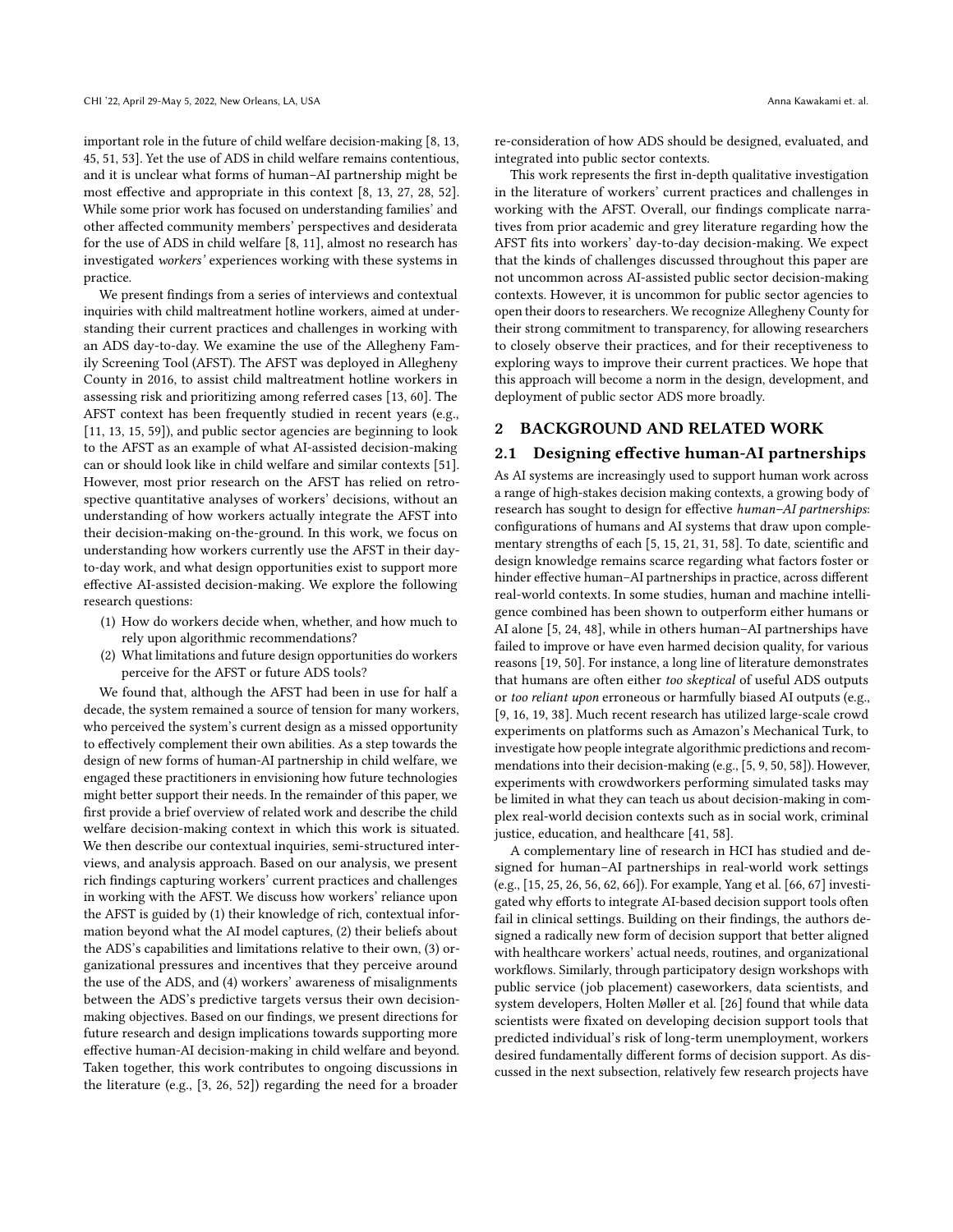Improving Human-AI Partnerships in Child Welfare CHI '22, April 29-May 5, 2022, New Orleans, LA, USA

explored how to effectively design human–AI partnerships for social work contexts [\[15,](#page-16-0) [52\]](#page-16-14).

## 2.2 Algorithmic decision support in child welfare

Over the past two decades, many child welfare agencies have begun incorporating computerized decision support tools into various stages of the child protection decision-making process [\[8,](#page-15-2) [29\]](#page-16-26). The most widely-used tools resemble simple checklists, assisting social workers in assessing the risk of a given case based on a small set of manually-entered factors [\[52,](#page-16-14) [53\]](#page-16-11). Yet recent years have seen the introduction of machine learning-based systems such as the privately-owned Rapid Safety Feedback program, deployed in child welfare agencies across several US states [\[28\]](#page-16-13), and the public Allegheny Family Screening Tool (AFST) in Pennsylvania [\[60\]](#page-16-15). These AI-based decision support tools (ADS) make use of hundreds of features that are automatically pulled from multi-system administrative data, promising to support more consistent, fairer decisionmaking, particularly given that social workers are often operating under limited information and time pressure [\[13\]](#page-15-0). However, critics have warned that the use of ADS in child welfare risks amplifying harmful biases in the child welfare system (e.g., reflecting biases in the administrative data on which they are trained and operate upon) [\[13,](#page-15-0) [17\]](#page-16-27) or introducing absurd errors into decision processes, which humans would not otherwise make [\[1,](#page-15-6) [15,](#page-16-0) [28\]](#page-16-13).

Several recent attempts to deploy ADS in child welfare have failed due to concerns among affected communities or among the social workers tasked with using these systems (e.g., [\[28,](#page-16-13) [52\]](#page-16-14)). To avoid such failures, researchers have highlighted a need for greater community participation during the design phase for new ADS, to ensure that concerns are identified and addressed early on. For example, Brown et al. conducted participatory workshops to better understand the concerns of affected communities, and to identify strategies for improving communities' comfort with ADS [\[8\]](#page-15-2). Similarly, Cheng et al. elicited subjective notions of fairness in child welfare decision-making from parents and social workers across the United States—who did not necessarily have familiarity or experience using existing ADS tools—in order to inform the design of future ADS tools that align with these notions [\[11\]](#page-15-3).

In contrast to this prior work, the current paper contributes to a nascent body of practitioner-oriented research in HCI that studies the integration of existing ADS in public sector decision-making contexts, with the goal of informing more successful uses of such technologies in the future [\[14,](#page-16-28) [39,](#page-16-4) [52\]](#page-16-14). For example, drawing upon an ethnographic case study with child welfare caseworkers, Saxena et al. [\[52\]](#page-16-14) presented a theoretically-derived framework (ADMAPS) to inform the design of algorithmic decision-supports in public sector contexts. The current research takes a bottom-up approach, validating aspects of the ADMAPS framework, while also presenting several complementary findings. Given that our work considers a machine learning-based system that incorporates hundreds of input variables, in contrast to the simpler algorithmic systems studied by Saxena et al, the intelligibility and transparency of the ADS are key concerns in our context. In another study, De-Arteaga et al. [\[15\]](#page-16-0) conducted retrospective quantitative analyses of child maltreatment hotline workers' decision-making while using the AFST,

finding encouraging evidence that in aggregate, social workers are able to employ their discretion [\[2,](#page-15-7) [40\]](#page-16-29) to compensate for erroneous algorithmic risk assessments. We build upon and extend this prior work to gain an on-the-ground understanding of child maltreatment hotline call workers' current practices and challenges in working with the AFST day-to-day, and to gain insight into how they may be able to compensate for algorithmic limitations in practice. Towards the design of new forms of ADS and human-AI partnership in child welfare, we engage these practitioners in envisioning how future technologies might better support their needs.

# 2.3 The Allegheny Family Screening Tool and workplace context

In the United States, the term "child welfare system" refers to a continuum of service: child protection, family preservation, kinship care, foster care placements, and adoption services. The child welfare system's primary purpose is to keep children safe and protect them from harm, activities typically carried out through a series of decisions made in the screening and investigation of abuse or neglect allegations. Its secondary purpose is to connect families to services that will improve conditions in their homes, supporting children at risk. Given the number of children who are reported for maltreatment relative to the number who enter foster care, significant staffing resources are dedicated to the "front-end" of the system: assessments, screenings, and investigations. At the same time, however, most investments have focused on the "back-end" of the system, or those children removed and placed in foster care [\[20\]](#page-16-30). This attention has come at the expense of other operational aspects of the child welfare system, such as training and decision support for child maltreatment hotline call screeners and supervisors, caseworkers, or other front-end workers. Today, child welfare agencies in the US are typically staffed and led by social workers who entered the workforce because they were interested in clinical, direct practice with children and families. They do not view themselves as investigators, nor has their professional training necessarily prepared them for the investigative work with which they are tasked [\[44\]](#page-16-31).

Given the volume of child maltreatment referrals, call screeners and their supervisors struggle to make systematic use of the administrative data and case history available to them. The stakes of the decisions these workers make day-to-day cannot be overstated, as workers face a challenging balancing act between "erring on the side of child safety" versus "erring on the side of family preservation" [\[13,](#page-15-0) [54\]](#page-16-32). As discussed above, in an effort to augment workers' abilities to efficiently process and prioritize among cases, child welfare agencies have begun to turn to new ADS tools. Among the most publicized examples, and the ADS in the context of our study, is the Allegheny Family Screening Tool (AFST). The AFST has been in use at Allegheny County, Pennsylvania's Office of Children, Youth and Families (CYF) Intake/Call Screening Department since 2016, where it assists child protection hotline call screeners in assessing risk and prioritizing among referred cases [\[13,](#page-15-0) [60\]](#page-16-15). Figure [1](#page-4-0) illustrates the CYF screening and investigation process at Allegheny County. From left to right: an external caller (e.g., a teacher or relative) calls a child maltreatment hotline to make a report, i.e., a referral. A call screener is then tasked with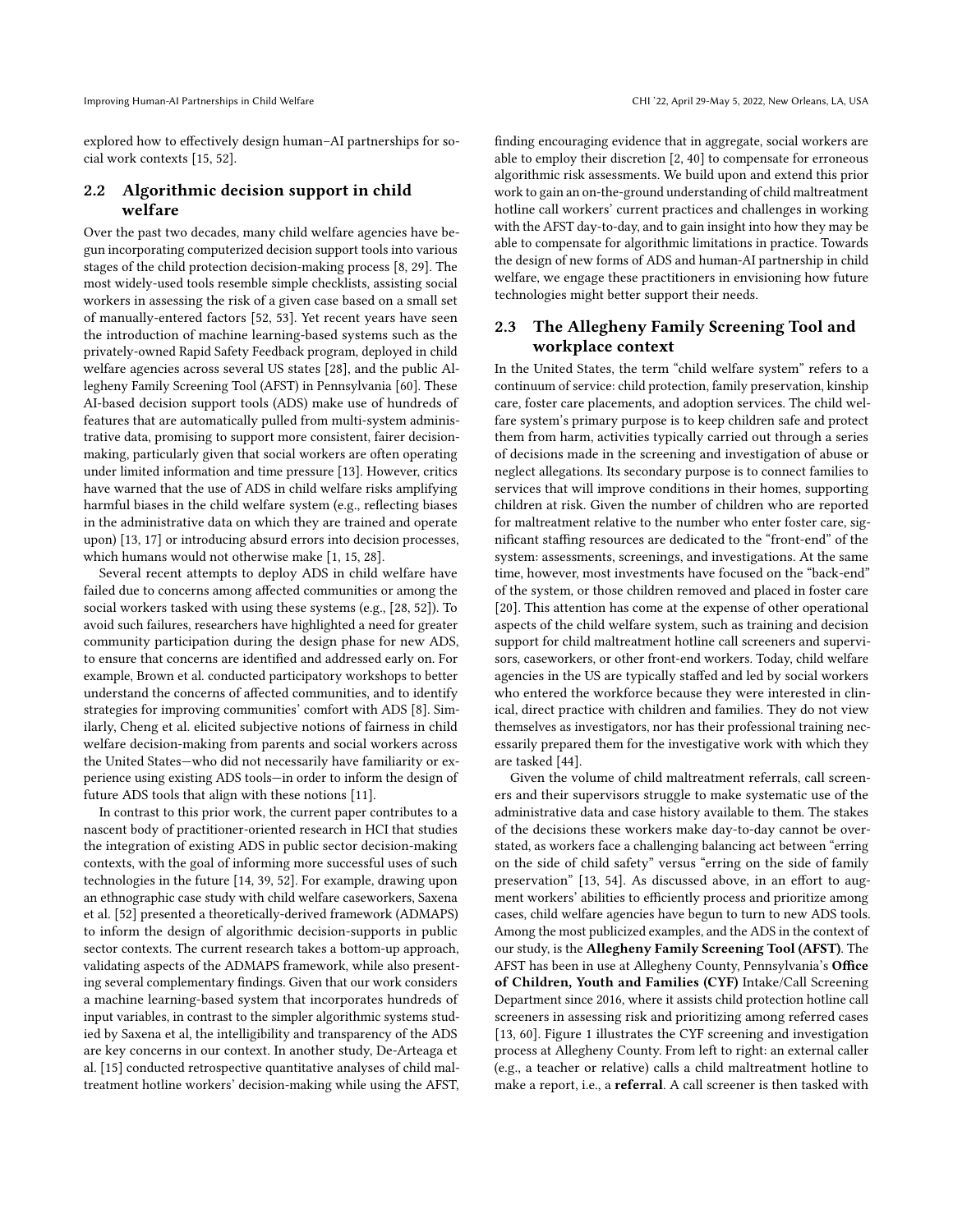recommending whether or not to screen in the report for investigation. The call screener gathers various sources of information to run the AFST, which outputs a score between 1 (low risk of future placement) to 20 (high risk of future placement). Using the AFST score, the current allegation from the caller, and other information sources from public records, the call screener makes a screening recommendation. The call screener may either agree or disagree with a low or high AFST score, when making their recommendation. The supervisor receives the case, along with a case report including the call screener's recommendation, the AFST score, and other caserelated information, to make a final decision. The supervisor may then either agree or disagree with the call screener and/or the AFST score. If the supervisor wishes to screen out a case for which the AFST score is 18 or higher (a mandatory screen-in score), they must go through an override process to make their screening decision. If the case is screened in instead, it is referred to a caseworker, who might proceed in a number of different directions (e.g., further observation, investigation, or intervention). If the supervisor finds that there is not enough information to make a screening decision, they may send the report back to the call screener to gather more information (e.g., by calling the reporting source).

## 3 METHODS

To understand how child maltreatment hotline call screeners and supervisors integrate algorithmic predictions from the AFST into their decision-making, we analyze data from two sources: contextual inquiries and semi-structured interviews with workers. We visited Allegheny County's CYF where we conducted a total of approximately 37.5 hours of observations and interviews in order to both understand workers' current decision-making processes using the AFST and to identify design opportunities to support more effective human-algorithm decision-making in the future.

Over the course of two visits, spread across a two-week period, we conducted contextual inquiries and semi-structured postinterviews with a total of nine call screeners and four supervisors. During the contextual inquiries, we observed call screeners taking calls, compiling case reports, running the AFST, and making screening recommendations. We also observed supervisors reviewing call screeners' recommendations, case reports, and the AFST scores, and then integrating this information to make their final screening decisions. During each visit, members of our research team conducted observations and interviews with different call screeners and supervisors at the Allegheny CYF office. Each call screener or supervisor was observed and interviewed by one to two researchers, and a different set of call screeners and supervisors was present for each of our visits. Before beginning the observations, we provided the call screener or supervisor an overview of the study purpose and methods and obtained their participation and recording consent. Given that we observed and interviewed call screeners during their working hours, some call screeners or supervisors were unable to complete all study activities. A total of nine call screeners and two supervisors participated in the contextual inquiry (all participants except S3 and S4), and nine call screeners and four supervisors participated in the post-interview. See Table [1](#page-6-0) for aggregated participant demographics. Note that we provide this

information in aggregate form to avoid making individual workers identifiable within their workplace.

#### 3.1 Contextual inquiries

Playing the role of "apprentices" shadowing a "master" to learn a trade [\[7\]](#page-15-8), researchers observed call screeners and supervisors as they performed their jobs, asking follow-up questions as needed . For call screeners, this involved observing how they gather information via incoming calls, gather additional information through administrative databases, fill out reports on individual cases, and make screening recommendations with the AFST, amongst other tasks. For supervisors, this involved observing how they made screening decisions using case reports and the AFST score. When making a screening recommendation or decision, the call screeners and supervisors were asked to think aloud [\[63\]](#page-17-4) to help the researcher follow their thought processes. To ensure minimal disruption, researchers did not ask questions when call screeners were on a call. Researchers asked call screeners and supervisors questions in-the-moment, during their decision-making process (see Supplementary Materials). After making a screening decision, the call screeners and supervisors were asked any relevant follow-up questions in a semi-structured interview style. In total, we observed call screeners taking 32 calls, 7 of which led to making a screening recommendation using the risk assessment tool. The two supervisors were observed for 1.5 hours total and made 14 screening decisions with the risk assessment tool during that time. All call screeners and supervisors consented to having researchers take notes on observations and interviews.

#### 3.2 Semi-structured interviews

Towards the end of our contextual inquiries, we conducted a postinterview to (1) validate our observations, (2) gain further insight into call screeners' and supervisors' perceptions and practices around the AFST, and (3) understand design opportunities to improve decision-making with the AFST or similar ADS tools in the future. The first iteration of our post-interview protocol consisted of five sections: (1) participant background (e.g., educational and professional background, years of experience working with the AFST, and experience using other algorithmic decision support tools), (2) clarification and validation of findings from our contextual inquiries, (3) understanding worker perceptions of the AFST, (4) understanding worker beliefs and experiences around fairness and bias in the AFST, and (5) understanding where workers perceive opportunities to augment and improve tools like the AFST. After conducting Interpretation Sessions [\[7\]](#page-15-8) to synthesize findings from our first visit, we iterated on the interview protocol. We added additional questions to probe deeper on three topics that had come up repeatedly during our first visit: understanding how call screeners and supervisors learn about how the AFST works and behaves, understanding how workers communicate with each other around the AFST's outputs, and understanding worker perceptions of the AFST's effects on overall screen-in rates. See Supplementary Materials for a full list of interview questions participants were asked during each site visit.

All 13 call screeners and supervisors participated (separately) in the post-interview. 12 call screeners and supervisors consented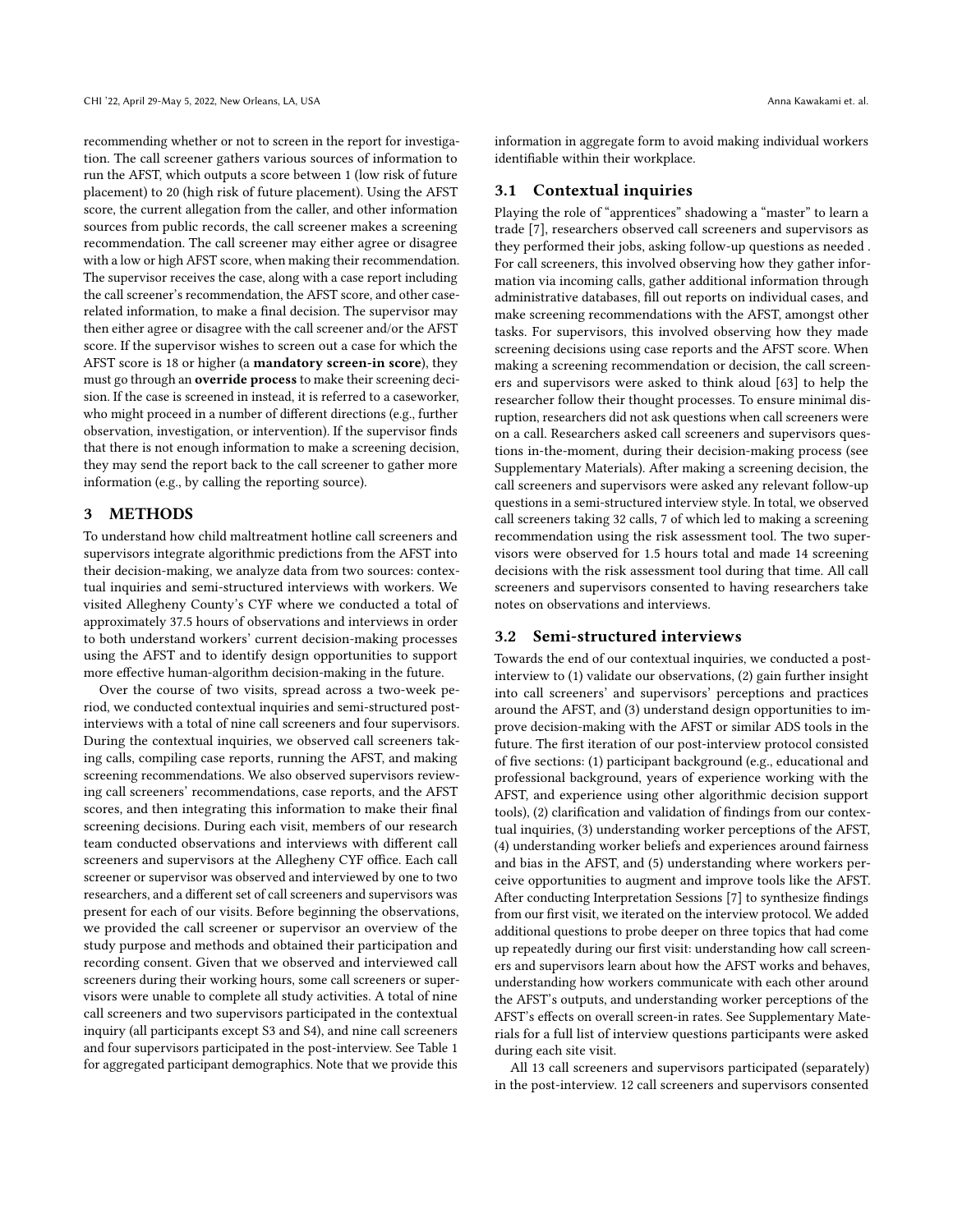<span id="page-4-0"></span>

Figure 1: A high-level overview of the child maltreatment screening process at Allegheny County, illustrating when an ADS assists call screeners' and supervisors' screening decisions.

to being audio-recorded and one consented to having notes taken. The average interview time was approximately 47 minutes for the 12 call screeners and supervisors who were audio-recorded. Any call screeners and supervisors from the first visit day who were also present during the second visit day were asked the new questions from the iterated interview protocol. Three call screeners were asked questions from the original interview protocol only, while six call screeners and four supervisors were asked questions from the iterated interview protocol.

#### 3.3 Analysis

After each visit, our research team held Interpretation Sessions [\[7\]](#page-15-8) to collaboratively synthesize findings from our contextual inquiries and post-interviews. Following the two visits, we adopted a thematic analysis approach to analyze approximately 9.5 hours of transcribed audio recordings and 92 pages of notes. Following a shared open coding session to calibrate coding granularity, each participant's data were qualitatively coded by two to three researchers [\[42\]](#page-16-33). For each participant's data, we ensured that at least one of the coders was the researcher who conducted the contextual inquiry and/or post-interview with that participant. During this phase, each coder remained open to capturing a broad range of observations in their codes, while also keeping watch for observations related to our original research questions and the six major sections included in the post-interview.

After resolving any disagreements amongst the coders, we conducted a bottom-up affinity diagramming process [\[7\]](#page-15-8) to iteratively refine and group the resulting 1,529 unique codes into successively higher-level themes. In total, this process generated four levels of themes. The first level clustered our 1,529 codes into 380 themes. These were then clustered into 71 second-level themes, 14 thirdlevel themes, and four fourth-level themes.

The four top-level themes that emerged from this analysis correspond to subsection headers in the Findings section. Each top-level theme captures workers' existing practices with the AFST, as well as design opportunities that they perceive for the AFST to better support their work. For example, within the fourth-level theme on workers' beliefs about the AFST (see Section [4.2\)](#page-6-1), there are two third-level themes: One focuses on workers' strategies for gaining

greater insight into the AFST's behavior, while the other focuses on characterizing workers' current beliefs about the AFST and the impacts that these have on their day-to-day practice. The former third-level theme includes 11 second-level themes, for example, capturing workers' specific motivations to learn more about the AFST or describing how they collectively make sense of the AFST model through interactions with other workers. Key findings under each of our four top-level themes are presented in the next section.

#### 3.4 Ethics and Participant Safety

We assured all workers that their participation was completely voluntary and that their responses would be kept anonymous. To ensure that workers who participated in the study would not be identifiable within their workplace, we only report participant demographics at an aggregate level and omit participant IDs for a small number of sensitive quotes. We acknowledge that HCI projects framed as participatory research and design sometimes take up many hours of participants' time, and then yield no tangible follow-through for participants [\[49\]](#page-16-34). We intend to continue our collaboration with workers and other relevant stakeholders in Allegheny County to ensure that they can benefit from this research.

## 3.5 Positionality

We acknowledge that our experiences and positionality shape our perspectives, which guide our research. We are all researchers working in the United States. Our academic backgrounds range across interdisciplinary fields within Computer Science, including HCI and AI. Some of us have prior experiences studying social work contexts or other public-sector decision-making contexts in the United States but not elsewhere in the world. None of us have been investigated by a child welfare agency nor adopted or involved in the foster care system. In addition, none of us have professional experience in child welfare. All authors except two live in Allegheny County; the other two live in Minnesota and California. To conduct this research, we collaborated with Allegheny County's Child, Youth, and Families Department as external researchers.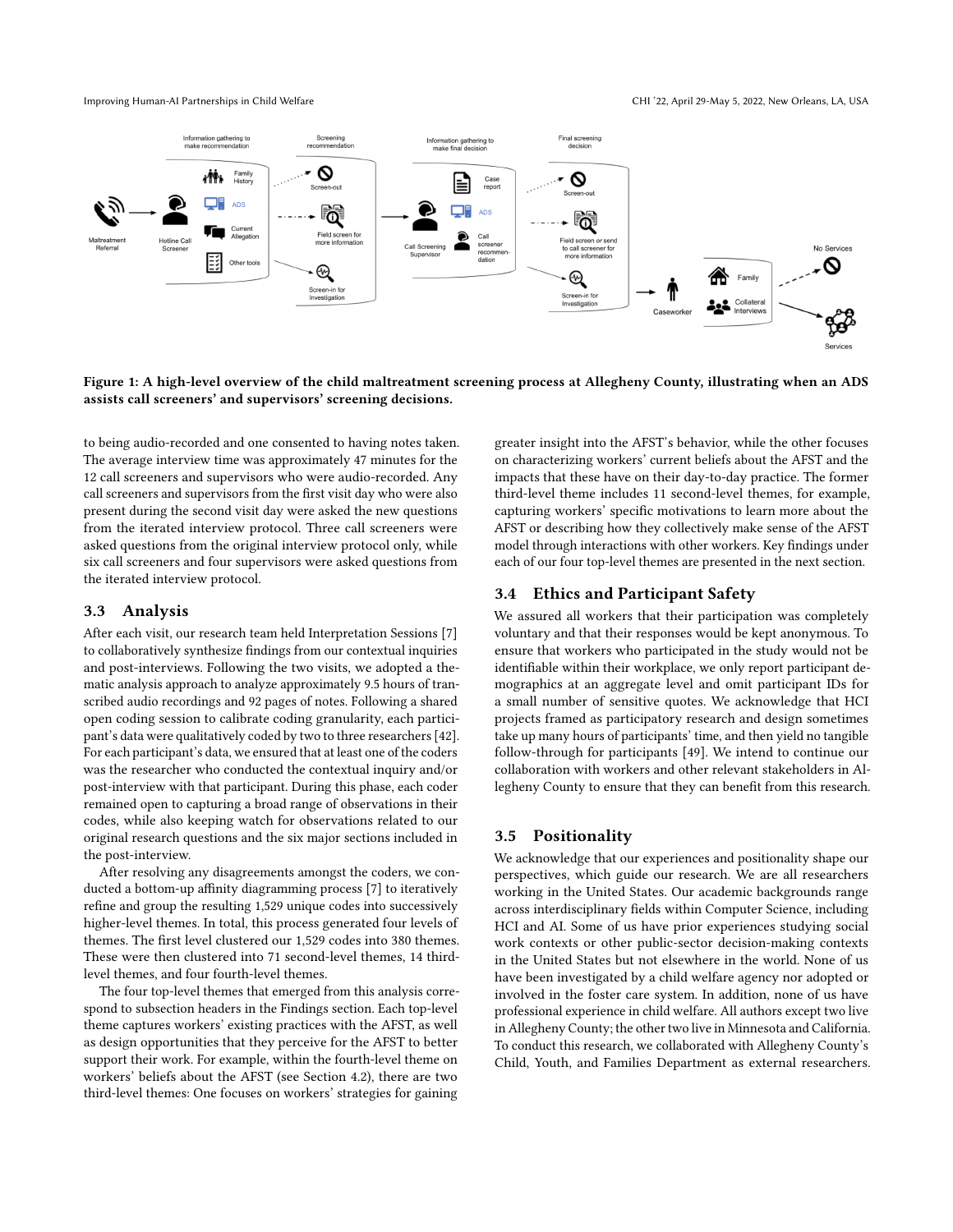The analysis and writing were conducted independently from the department.

## 4 RESULTS

The AFST has been described as a tool that "simply augments the human decision whether to investigate a call alleging abuse or neglect" [\[12\]](#page-15-9) and "does not replace clinical judgment but rather provides additional information to assist in the call screening decision making process" [\[46\]](#page-16-35). Meanwhile, HCI researchers have often expressed concern that the presence of tools like the AFST will lead to overreliance by workers who might place too much trust in these tools' recommendations (e.g., [\[5,](#page-15-1) [9,](#page-15-5) [15,](#page-16-0) [17,](#page-16-27) [50\]](#page-16-19)). Our analysis revealed a more complicated picture that is not fully captured by either of these narratives.

In this section, we present our findings across four subsections, each of which corresponds to one of the four top-level themes that emerged through our analysis. We first discuss how workers calibrate their reliance on the AFST by drawing upon rich, contextual information beyond what the AI model is able to capture (Section [4.1\)](#page-5-0). Then, we discuss how workers' beliefs about the AFST both shape and are shaped by their day-to-day interactions with the tool (Section [4.2\)](#page-6-1). We next discuss the impacts that organizational pressures and incentive structures may have on workers' reliance, independent of their trust in the technology itself (Section [4.3\)](#page-9-0). Finally, we discuss how workers adjust their use of the AFST based on their knowledge of misalignments between the AFST's prediction task and their own decision-making task as human experts (Section [4.4\)](#page-11-0).

Throughout this section, call screeners are identified with a "C," and supervisors are identified with an "S." For a small number of sensitive quotes, participant IDs are omitted to provide an additional layer of anonymity.

# <span id="page-5-0"></span>4.1 How workers calibrate their reliance on the AFST based on knowledge beyond the model

In our contextual inquiries and interviews, we observed that workers calibrated their reliance on algorithmic recommendations by drawing upon their own knowledge of a given referred case, which often complemented the information captured by the AFST model. Much prior research on human-AI decision-making has focused on settings where the AI system has access to a superset of the task-relevant information available to the human [\[5,](#page-15-1) [15,](#page-16-0) [41\]](#page-16-22). Yet in many real-world decision-making settings, humans and AI systems may have access to complementary sources of information, opening potential for each to help overcome the other's blindspots [\[2,](#page-15-7) [21,](#page-16-2) [33\]](#page-16-36). Our qualitative findings validate hypotheses posed in earlier work by De-Arteaga et al. (2020). Through retrospective quantitative analyses of workers' decision-making with the AFST, these authors found that workers were able to reliably detect and override erroneous AFST recommendations. To explain how workers were able to do this, the authors speculated that the workers may have been cross-checking algorithmic outputs against other relevant information that was available to them but not to the AFST model [\[15\]](#page-16-0). Our observations lend credence to this hypothesis: we found that to inform their screening decisions, workers paid close

attention to qualitative details which were reflected neither through administrative data nor through manual inputs that workers are able to provide to the AFST.

Based in part on phone conversations with individuals connected to a case, call screeners constructed rich, causal narratives around a given case, accounting for contextual factors that the AFST overlooks such as potential motives of the callers who are filing a report or cultural misunderstandings that may be at play. In turn, call screeners often communicated such inferences to supervisors, to support their interpretation and decision-making. Observations during our contextual inquiries revealed that, when triangulating across multiple sources of information, call screeners frequently reasoned about possible causes behind the evidence they were seeing. For example, as discussed below, workers reasoned about whether a string of re-referrals for a given case (which can increase the AFST risk score [\[60\]](#page-16-15)) may have been caused by parents repeatedly reporting one another in the midst of a dispute, rather than indicating actual risk to a child. Similarly, workers did not only consider the statistical risk that a factor might pose to a child in theory, as the AFST does, but also reasoned about the plausibility that this risk would be realized in a specific case. For example, in one instance we observed, a call screener saw that a parent had criminal history in the past but a clean record over the past decade. In the context of other indications that the parent had "started a new life," the call screener judged that the parent's prior criminal history was not relevant to assessing risk. In addition, if a worker knew that a given parent did not have any contact with a child, they would take this information into account, disregarding potential risk factors tied to that parent. These observations align with recent theoretical frameworks that characterize the role of human discretion in algorithm-assisted public-sector decision-making [\[2,](#page-15-7) [52\]](#page-16-14) and describe gaps between human and AI-based decision-making [\[37\]](#page-16-37): call screeners were able to reason about potential causal factors based on their on-the-ground knowledge and expertise, complementing the AFST's use of large-scale statistical patterns.

Both call screeners and supervisors asserted that they decide whether or not to override the AFST primarily based on qualitative details of the allegations, and their understanding of the social context in which those allegations are being made. As S1 put it, the decision of whether to screen-in or override a high AFST score depends entirely on "...what's being reported and what the allegations are. You know, and [are] there any safety [concerns] in reference to the younger children in the house?" (S1). Another supervisor, S2, observed that the AFST is prone to giving high scores for cases that have been frequently referred, and emphasized the importance of considering the allegation information alongside the AFST score, given that the AFST "[doesn't consider] the whole story". Workers shared specific prior experiences in which a high AFST score appeared to reflect a failure to account for relevant context. For example, C7 shared a case in which the AFST score seemed to be high mainly due to the erroneous inclusion of a child's father in administrative inputs to the AFST model. In this case, the call screener was aware that the father was in jail, and in fact had no contact with the child. Based on this knowledge, and an absence of other evidence of immediate safety concerns, workers chose to override the AFST. In a different case, the AFST provided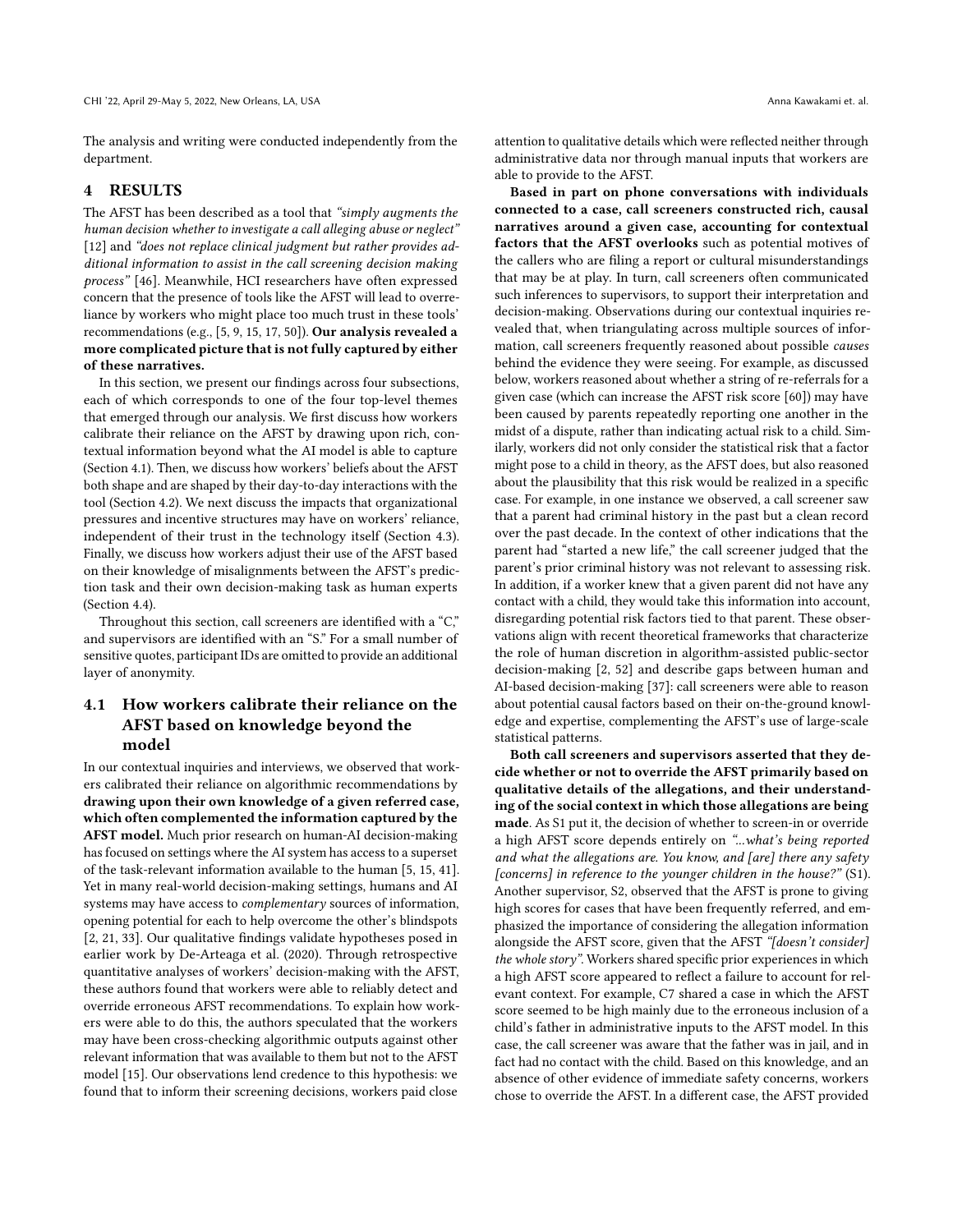<span id="page-6-0"></span>

| Demographic information                                                      | Participant counts                                                                                                                                              |
|------------------------------------------------------------------------------|-----------------------------------------------------------------------------------------------------------------------------------------------------------------|
| Study participation                                                          | Contextual inquiry: All participants except for S3 and S4<br>Semi-structured interview: All 13 participants                                                     |
| Years in current position                                                    | Call screeners: <1 year (1), 1-3 years (3), 3-5 years (1), >= 5 years (4)<br>Supervisors: $>= 5$ years (4)                                                      |
| Have you ever worked in your cur-<br>rent position without the AFST?         | Call screeners: Yes (4), No (4), Unsure (1)<br>Supervisors: Yes $(3)$ , No $(1)$                                                                                |
| How long have you worked with<br>the AFST?                                   | Call screeners: Since the worker's employment (5), Since the AFST's deployment (3), Unsure (1)<br>Supervisors: Since the AFST's deployment (3), Unsure (1)      |
| Do you have prior experience<br>working in other social work po-<br>sitions? | Call screeners: Caseworker experience (5), Other social work-related experience (2), Undisclosed (2)<br>Supervisors: Caseworker experience (2), Undisclosed (2) |

Table 1: Participants' self-reported demographics aggregated for call screeners and supervisors.

a low risk score, but workers decided to screen-in the case based on concerning details in the caller's allegations, pertaining to a relative who was visiting with the child. In this case, the AFST was not aware that the relative was visiting, and was unable to factor in the potential safety risk that the relative posed to the child.

We observed that workers also frequently took into account the social context in which a set of allegations were being made. For instance, when making screening decisions, workers reasoned about the relationship of the caller making an allegation to the child, the family, and the alleged perpetrators, as well as the caller's cultural background and potential motivations. During our contextual inquiries, a few call screeners encountered cases that they believed had high AFST scores mainly because these cases had been re-referred several times, not because the child was truly in any danger. Rather, based on their phone conversations with individuals connected to a case, these call screeners believed that these multiple re-referred cases represented "retaliation reports" (e.g., parents repeatedly reporting one another in the midst of a dispute) or cross-cultural misunderstandings on the part of the caller (see Section [4.2.3\)](#page-8-0).

In contrast to workers' focus on details of the allegations, the AFST is only able to account for the current allegations at a coarse-grained level. The AFST factors in a categorical "allegation type" variable, taking into account the broad types of allegations made in both current and past referrals. For example, workers can select whether the allegation in a given case maps to categories such as "Child Behaviors," "Caregiver Substance Abuse," "No/Inadequate Home," "Neglect," "Physical Altercation," or "Parent/Child Conflict" [\[60\]](#page-16-15). Workers perceived allegations related to "Imminent Risks" or "Caregiver Substance Abuse" as posing immediate safety risks to the child, and therefore strong indicators of potential child maltreatment; on the other hand, they viewed allegations related to "Parent/Child Conflict" as requiring more context, given that not all forms of conflict between parents and their children are necessarily cause for alarm, and cross-cultural differences may influence how conflicts are perceived.

The inclusion of categorical variables that capture aspects of the allegations was added to the AFST in 2018, in response to workers' desires to have allegation information factor into the AFST's risk score calculation [\[60\]](#page-16-15). However, given a fixed set of allegation types available for workers to select, workers are currently limited in their ability to communicate relevant contextual knowledge to the model via this mechanism. As such, the inclusion of "allegation type" variables does not eliminate the need for workers to calibrate their reliance on the model based upon their personal knowledge of a case. Despite these limitations, it is worth noting that allegation type is currently one of the few places in a referral where call screeners have discretion to influence the risk assessment score based on their own interpretations. Workers desired the ability to better incorporate their knowledge of relevant context into the score calculation. For example, C3 proposed that it would be helpful if they could leverage their knowledge of casespecific context to explore counterfactuals, by "[removing] some things out of the score [... to] kinda play with it and say, 'if you take this out of there, what kind of score would this person get?'

We next discuss how workers' perceptions of the AFST's capabilities and limitations, including its inability to account for many qualitative details of individual referrals, impact how they work with the AFST.

# <span id="page-6-1"></span>4.2 How workers' beliefs about the AFST shape and are shaped by their day-to-day use of the algorithm, in the absence of detailed training

Given limited formal opportunities to learn how the AFST works, we found that social workers improvised ways to learn about the AFST's capabilities and limitations themselves—both individually, through their day-to-day use of the tool, and collectively, by sharing their observations and inferences about the tool between workers. In turn, the beliefs that workers develop about the AFST play a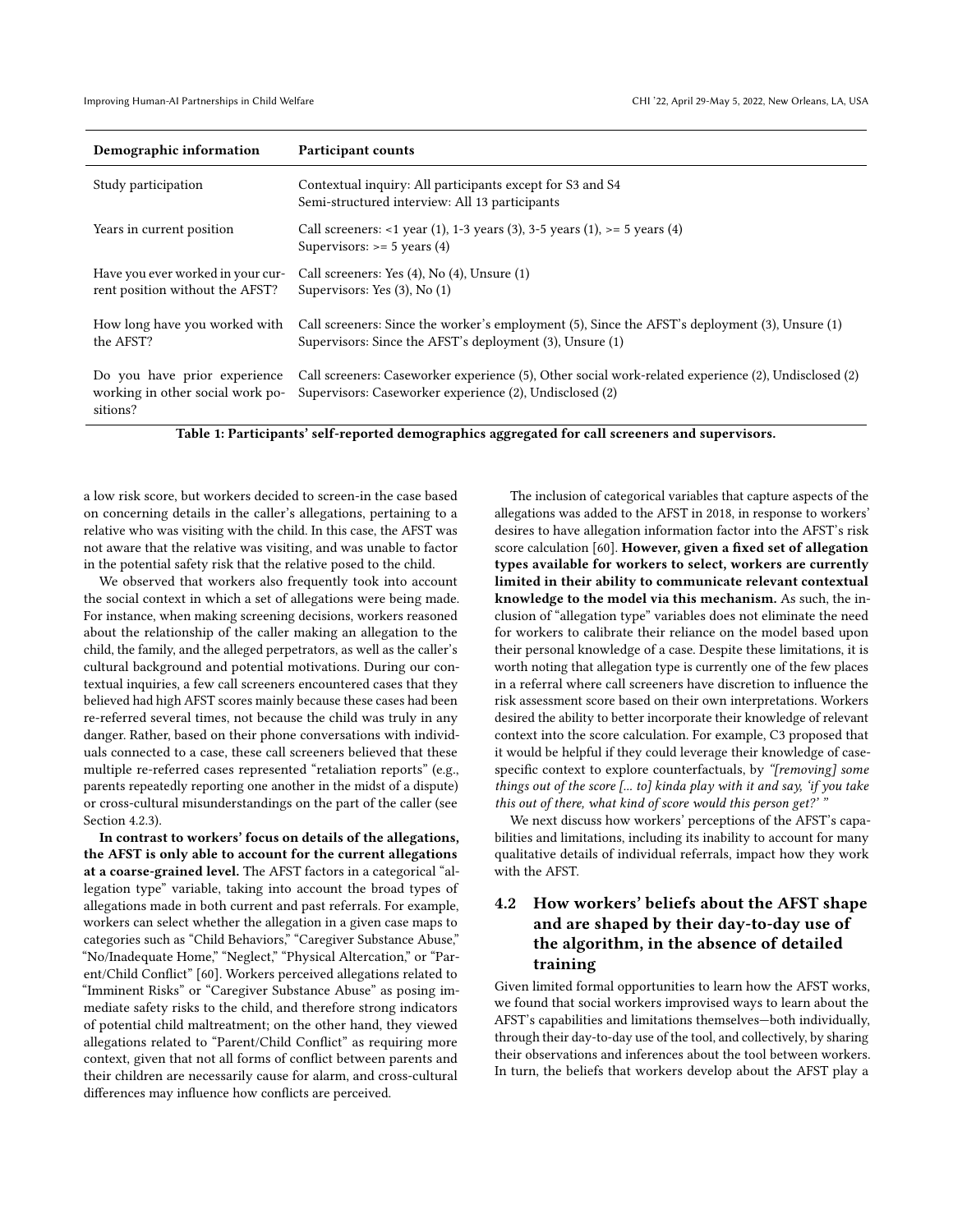major role in shaping how they work with (and around) the algorithm. Below, we first describe how workers attempt to learn about the AFST's capabilities and limitations, and discuss their desires for opportunities to learn more about how the AFST works. We then present aspects of workers' mental models of the AFST i.e., the internal representations or systems of beliefs that they build up through experience, which they use to understand, explain, and predict algorithmic behavior, and then act accordingly [\[4,](#page-15-10) [34,](#page-16-38) [35,](#page-16-39) [61\]](#page-16-40)—and we discuss the impacts that these beliefs have on their decision-making and communicative practices around the AFST.

## <span id="page-7-0"></span>4.2.1 How workers (try to) learn about the AFST's capabilities and limitations through day-to-day use of the tool.

Despite having used the AFST day-to-day for multiple years, we found that most call screeners and supervisors know very little about how the AFST works or what data it relies upon. In one instance, a call screener (C3) turned to the interviewer to ask if they knew how the AFST worked, hoping that they could answer their longstanding questions about what features the AFST uses. Workers described receiving surface-level procedural training on how to run and view the AFST score a number of years prior (S1, S2, S3, C3, C8, C2), but few could recall being presented with authoritative information on details such as the predictive features used by the AFST, or how these features were weighted. Moreover, workers' understanding is not aided by the AFST interface, which simply provides a numerical risk score or a mandatory screen-in/out message.

While Allegheny County is outwardly transparent about the AFST's design and development process, with public-facing materials and documentation published on the web (e.g., [\[47,](#page-16-41) [60\]](#page-16-15)), workers are intentionally provided with minimal information about the AFST model to discourage 'gaming the system' behavior. That is, the designers and administrators of the AFST had worried that if too much transparency were provided to workers, this might enable workers to strategically manipulate data inputs used by the algorithm, in order to get a desired output. While this is a real concern in algorithm-assisted child welfare decisionmaking contexts [\[52\]](#page-16-14), we observed that given minimal information about the AFST's capabilities, limitations, and overall functioning, workers took matters into their own hands, improvising ways to learn more about the tool themselves.

Through their day-to-day interactions with the AFST, workers built up intuitions about the AFST's behavior and hypotheses about its limitations and biases. For example, call screeners described a collaborative, game-like approach to predicting AFST scores, recalling past occasions where call screeners would informally "gamble on what this score's gonna be" (C7).

"What we do is we have to research everything and. . . start up a report. And then I see, 'Oh, wow. They have a lot of history. Oh, they've got this going on and they have that going on... ' So then I'll say, I bet this score's gonna be..."  $(C3)$ 

In addition to honing their ability to predict AFST scores through these guessing games, workers would sometimes discuss the AFST score for a given case amongst themselves, in order to collaboratively make sense of it. Workers did so informally, even though the screening protocol officially assigns only one call screener and one supervisor per case. Describing their open workspace and collaborative decision-making process, C8 said "I hear everything [...] we're sitting on each other's laps". Similarly, S1 explained that "it's not like we all work in a little bubble [...] If we're struggling with something, we will [...] have a little, brief discussion [...] We say, 'Well hey, this score is saying it's a 19, but we don't really see anything on this page based on these allegations that says it should be a 19."'

Workers also developed strategies to gain a more direct window into the AFST's behavior. For example, in order to learn more about the impacts that particular factors have on the AFST score, both call screeners and supervisors described computing scores on slightly different versions of the same referral data and then comparing them to draw inferences. Given that the AFST reads from saved referral records, workers cannot significantly modify its inputs without sacrificing thoroughness or accuracy of documentation. However, they can still gain some insight into the impacts that particular factors may have on the score by making small adjustments. For example, to understand the impact that a particular family member's administrative records have on the AFST score, a worker might omit that family member from the AFST score calculation, run the AFST to see the score, and then compute another score with the family member included and compare the two scores.

4.2.2 Workers are frequently surprised and confused by the AFST's behavior, and want support in learning about the tool. Echoing prior findings from Eubanks [\[17\]](#page-16-27), these experiences using and tinkering with the tool enabled workers to make predictions of the AFST score that were often accurate. Yet importantly, the intuitions that workers had developed around the AFST were imperfect: call screeners and supervisors often encountered AFST scores that surprised them, reminding them that their understanding of the tool's behavior is limited. In reality, the AFST model makes predictions based on a wide array of factors, and C6 lamented that call screeners can "constantly get into a place where we're assuming that [one particular factor] is what has to be driving the score." Workers shared specific instances in which their assumptions were violated. For example, referencing a belief that the presence of many historical referrals and service engagement leads to higher AFST scores (see Section [4.2.3\)](#page-8-0), C2 acknowledged that "just because you have a long history doesn't necessarily mean that you're going to get a big score. So we just guess that that's potentially what it could be. I'm sure there are other factors... but we don't know for sure." In other cases, workers found that their assumptions about the model were violated when they observed the AFST score shifting in response to changes in data fields that they had not previously thought the AFST took into account (C7, S3). For example, during our observation, C7 stated that the allegations have no impact on the AFST score. However, when rerunning the AFST for an existing case with a previous "Truancy" allegation and newly added current allegations on "Caregiver Substance Abuse" and "Neglect," the call screener observed the score increasing.

While workers sometimes used unexpected scores to adjust their understanding of the model, at other times, they were simply confused when they could not identify potential causes for unexpected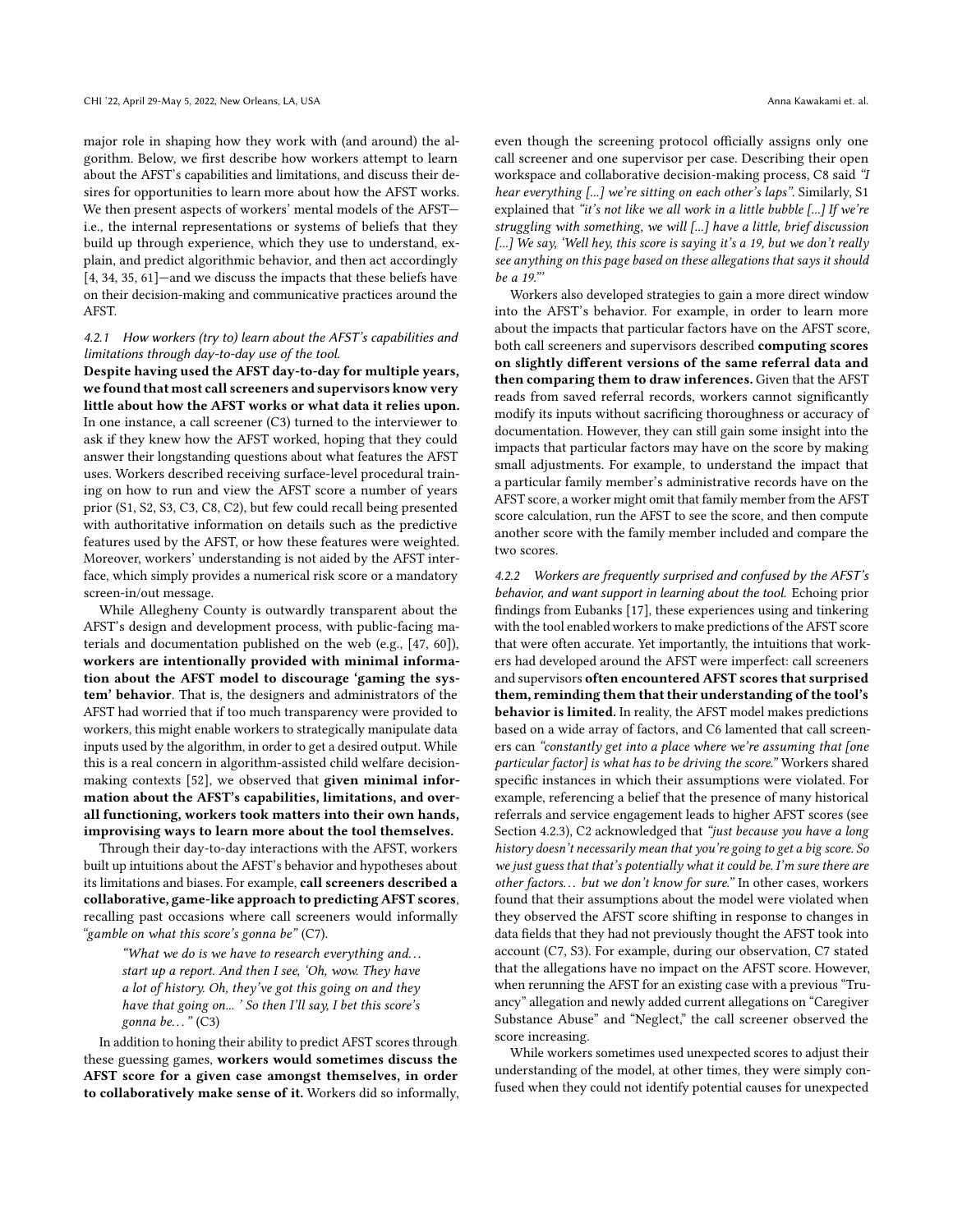behaviors. For example, one supervisor (S2) noticed the score changing seemingly at random when they ran it multiple times, even from a 14 (moderate risk) to 7 (low risk), with no apparent changes to the algorithm's inputs. Regardless of what factors led to unexpected model behavior, these experiences led some workers to perceive the AFST as hyper-sensitive or unreliable, contributing to their overall distrust of the tool (C1, C7, S2). C7 compared the expectation that workers should use the AFST, despite lack of insight into how it works, to blind faith: "not knowing what data's going into it [...] it's more of having, like, religious faith, I guess, you know?"

Given these challenges, workers desired more opportunities to learn how the AFST works, to empower them to work with the tool more effectively, and to help them avoid making faulty assumptions about AFST scores in particular instances. As discussed in Section [4.3.2,](#page-10-0) while the AFST includes a field in which workers can submit feedback and questions to the AFST maintainers, workers expressed that they have rarely received responses that they personally found useful and understandable. Several workers believed that having greater insight into how the model works would enable them to better judge when they can trust the score, and ultimately allow them to make better use of the AFST (C3, C6, C7, C9, S3). As C3 put it, "If we knew more about how we got to the score, I think I'd pay more attention to how the score is going to help me". One call screener (C6) expressed that they saw greater transparency around the AFST score calculation as an opportunity to balance out power imbalances: "just knowing these are the top three things influencing the score or, you know, something to that effect. Yeah, I mean, it feels like there are ways that it could be better integrated into the workflow [to] make it feel collaborative versus telling me what to do" (C6).

At the time of this study, workers were interested in learning more about how the AFST produces its risk assessment score at nearly every stage of the model's pipeline. For instance, although workers were aware that the AFST relies upon administrative data that they can view through their web interface, they wanted to know whether it also draws from other county databases, accounting for data that they themselves cannot easily access (C2, C8, S3). Many workers also desired more opportunities to learn about the specific factors that the AFST is using, and how those factors are weighted (C2, C3, C6, C7, C8, S1, S2, S3). For example, workers were interested in learning which individuals in the referral contributed to the score and by how much (C3, C6, C8, S3), even wondering whether it was possible for deceased relatives to affect the AFST's assessment of risk to a child (C8). Beyond new forms of training, several workers expressed desires for new decision-time interfaces that could support their current, informal practices for learning about the AFST's behavior. For example, an augmented version of the AFST interface might explicitly support workers in rapidly exploring multiple counterfactual inputs to the AFST (cf. [\[65\]](#page-17-5)) in order to learn how particular factors impact the AFST score in specific cases (C1, C6, C8, S1).

<span id="page-8-0"></span>4.2.3 Workers' beliefs about the factors used by AFST influence their reliance on the score. Workers bring a range of knowledge and beliefs with them to the task of interpreting an AFST score and integrating it into their decision-making, including both their

knowledge about the broader context of a case (Section [4.1\)](#page-5-0) and their beliefs about how the AFST score is computed (Section [4.2.1\)](#page-7-0). In our contextual inquiries and interviews, most workers referenced beliefs about how the AFST considered the following four factors, among others: the number of re-referrals on a case, the extent of a family's prior involvement with public services, the size of the family, and the age of the alleged victim(s). During our observations, workers often made guesses about how each of these features might be influencing the AFST score calculation in a given case, and they reasoned about whether or not a feature's potential influence on the score was appropriate. These inferences, in turn, informed their perceptions of whether the score was "too high" or "too low" for a given case: "the more you use [the AFST], you kind of pick up why it will go a certain way and you can kind of use that in addition to what you do know to make an appropriate determination" (C1).

Many workers believed that a case with high numbers of rereferrals consistently resulted in higher scores (C2, C4, C7, C9, S2). This aligns with the AFST's use of past referrals as a positively weighted predictive feature [\[60\]](#page-16-15). To illustrate, C2 described prior experiences with "retaliation reports" in which parents in custody battles call on each other repeatedly, generating enough referrals that "eventually, the score is going to be 'Accept [for investigation]' regardless of what [the referral] is." Workers often used their knowledge of the allegation details to override high AFST scores that appeared to be driven by high numbers of re-referrals (see Section [4.1\)](#page-5-0). While some workers understood that the "type of allegation" factored into the AFST score (C1, S3), others were uncertain or believed that it did not have much of an impact (C9, S1, S2). In reality, as discussed in Section [4.1,](#page-5-0) since 2018, the AFST model has factored in some information about the allegation through a categorical variable that captures broad categories of allegations for current and past referrals. Workers' beliefs about the impact of allegation information on the AFST score appeared to influence their use of the tool. For example, one participant, who believed that allegation type impacted the AFST score, mentioned not wanting "to go super crazy on allegations" when entering data on the allegation type, if they thought it would unfairly drive up the AFST score.

Workers also believed that the greater a family's degree of involvement with the "system" and "services"—including public mental health and other medical treatment, criminal history, and welfare records—the greater the AFST score would be. In reality, the AFST model does use behavioral health records (with a small positive weight for substance abuse, but a small negative weight for neurotic disorders) as well as criminal history (with positive weights for features related to whether the victim is in juvenile probation currently or in the past year). However, the AFST no longer uses public welfare records as of November 2018 [\[60\]](#page-16-15). When reviewing individual cases, workers often justified their disagreement with the AFST score with reference to their beliefs about the AFST'S use of system involvement as part of its score calculation. For instance, C9 explained a high AFST score for a family with no referral history by pointing out the father's criminal record and mother's drug use. Describing the limitations with quantitatively assessing system involvement as a predictor for child maltreatment, S1 said, "If I'm someone who accesses the system, meaning... I get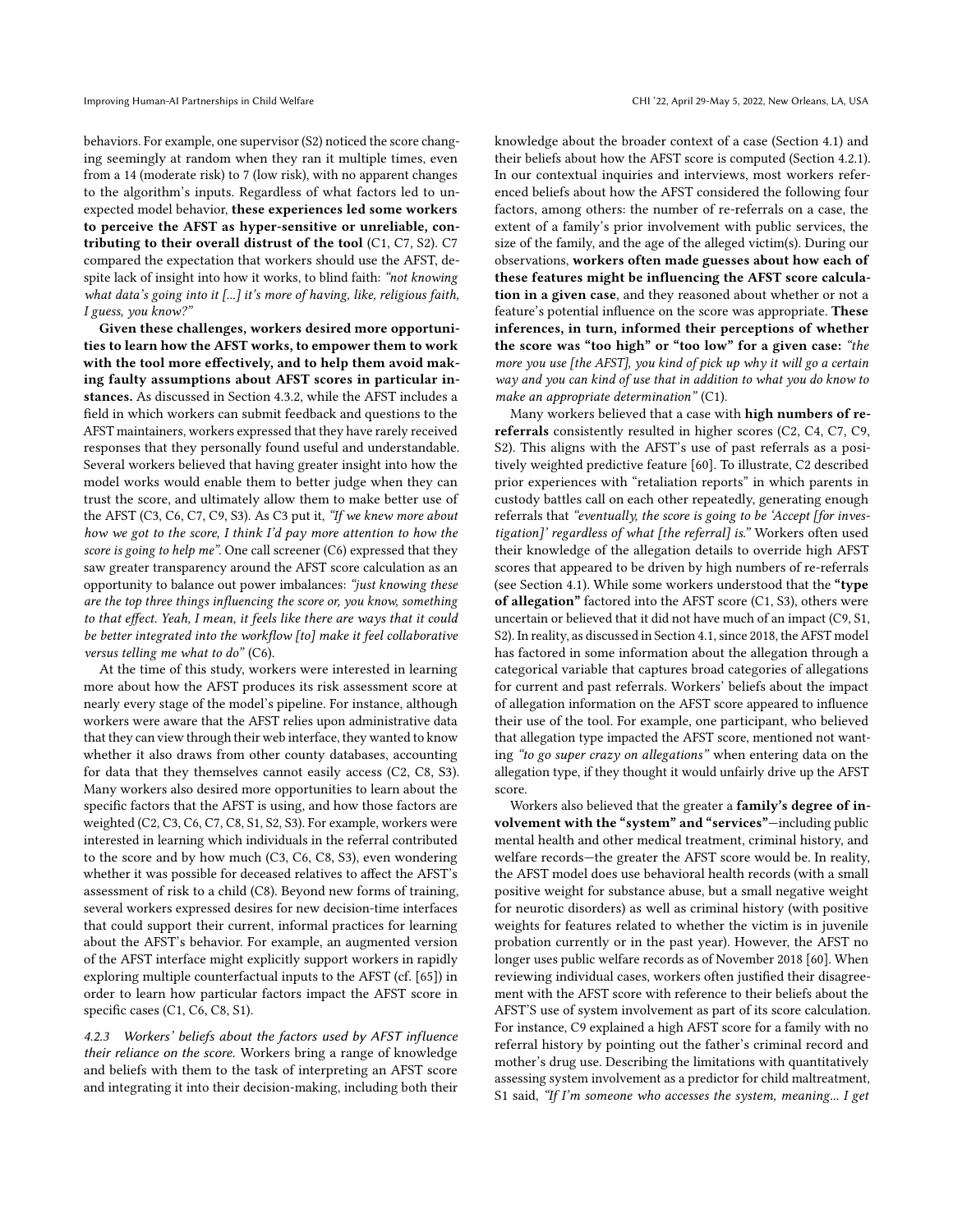public assistance, I've committed a crime... all that stuff stays in the system, and that's the driving factor for that [AFST] score, but that doesn't mean that the subject child in that report is being maltreated or being in danger."

Similarly, workers believed that reports with more people in them received higher AFST scores. Workers noticed the impact that the number of people had on the AFST score, both within and across individual case reports. For example, C5 said, "the more people that are involved with these families, no matter what it's for, the higher their score's gonna be." Similarly, C2 described that they often see a case's AFST's score increase when they add additional people to the report: "We had one report where the mom... never had CYF history ever before. Dad was added to the report: [the AFST's recommendation] was automatic screen-in because he has kids with other people who have a long history with us." The belief that reports with more people yield broader AFST scores broadly aligns with the AFST model's use of the number of children, perpetrators, parents, and victims as predictive features [\[60\]](#page-16-15). However, although the numbers of perpetrators, parents, and victims have positive feature weights, the number of children (of all age groups, from 3 to 18) actually has a negative feature weight.

Given that the AFST does not account for the type of relationship the perpetrator or parent has with the victim, workers expressed concern that when more individuals (along with their respective histories of system involvement) are added to the report, the score may shift in ways that do not reflect actual changes to the child's actual safety risk. C8 described that workers sometimes have enough contextual information about the individual's relationship to the victim to assess whether increases in the AFST score are justified. Other times, however, they may not know enough and are left wondering whether the child is truly more at risk because of the added individual:

"I feel like everybody's got a number, all right? [...] The problem is [all the individuals added to the report are] hooked with [the victim...] And I wonder sometimes to what degree do people who aren't actually living in the house and affecting the children affect the score. [...] the thing is when you're running the score here, we don't know that, you know, Dad hasn't seen little Deon since he was 3 and he's now 15. [...But] some of it you would  $know"$  (C8).

Similarly, when explaining why they disagreed with the AFST score's use of number of people as a predictive feature, C3 related the potential impact to her personal life: "I have a niece who has three children and three fathers and she's really a good mother. And if a call came in on her, I'm sure it's gonna be a high score [...] that's the part I think is unfair."

Finally, workers believed that younger alleged victims received higher AFST scores. This is largely correct, as the AFST model weights infant, toddler, and preschool victims more heavily than teenage victims [\[60\]](#page-16-15). Workers were also aware of a protocol in which the AFST automatically screens in high-risk referrals involving children under the age of three. Unlike the previous factors, this one tended to align with workers' own assessments: in general, workers agreed that younger victims were at greater risk than older

ones (C1, C3, S2). However, workers also perceived that older alleged victims, especially teenage victims, were sometimes given unjustifiably high or low AFST scores, depending on if the person had a history of system involvement. As a result, workers pay close attention to the reasons for referral associated with the case, alongside the alleged victim's history of system involvement, in order to inform or justify decisions to disagree with the AFST:

"[It is easy to identify] when the score will appear wrong [...] when we have reports of kids that are truant. When we get a high-risk score for a kid, the only reason why the report is being made is because the kid is truant, and truancy doesn't put a 15 or 16-year-old kid at high risk. And, you know, it's based on them pulling information from this program, this program, this program, and that program, [which] does not impact [whether] the kid is going to school or not." (S1).

Beyond the features described above, some workers expressed confusion at how the model factors in other features. For example, workers perceived that the AFST tended to assign higher risk scores to families from underprivileged racial identities and socioeconomic backgrounds (C1, C2, S2). However, they were unsure whether to attribute high AFST scores to race and socioeconomic status directly, or to other correlated features (C3, C7, C9, S1). For example, while discussing the compounding effects of race and income, S1 said that if the AFST gives a high score: "[I speculate it must be from disparity because if] I'm not getting money from [public assistance] the computer can't judge me." (S1).

Overall, workers' intuitions about the model reflected predictive features that are actually used by the AFST model. However, given minimal transparency around the model, workers sometimes inferred overly general patterns based on their observations of the AFST's behavior, or misjudged the direction of a feature's influence. Furthermore, the accuracy of workers' beliefs about the magnitude of particular features' influence remains unclear.

# <span id="page-9-0"></span>4.3 Beyond "trust" in AI: Influences of organizational pressures and incentives

Prior work has often understood human reliance on algorithmic decision supports in terms of patterns of "over-reliance," "underreliance," or "appropriate reliance", that are shaped according to how well-calibrated an individual's trust is in a given algorithmic system [\[5,](#page-15-1) [9,](#page-15-5) [38,](#page-16-21) [50\]](#page-16-19). However, this conceptualization overlooks the potential impacts that organizational pressures and incentive structures may have on workers' reliance, independent of their trust in the technology itself. In this section, we first describe the impacts of perceived organizational pressures upon workers' reliance on the AFST: in many cases, workers agreed with the AFST score not because they saw value in the tool or because they trusted the technology, but rather because they perceived organizational pressures to do so. We then discuss the influences of organizational incentives on workers' motivations to disagree with algorithmic recommendations or to provide feedback towards improving the AFST model.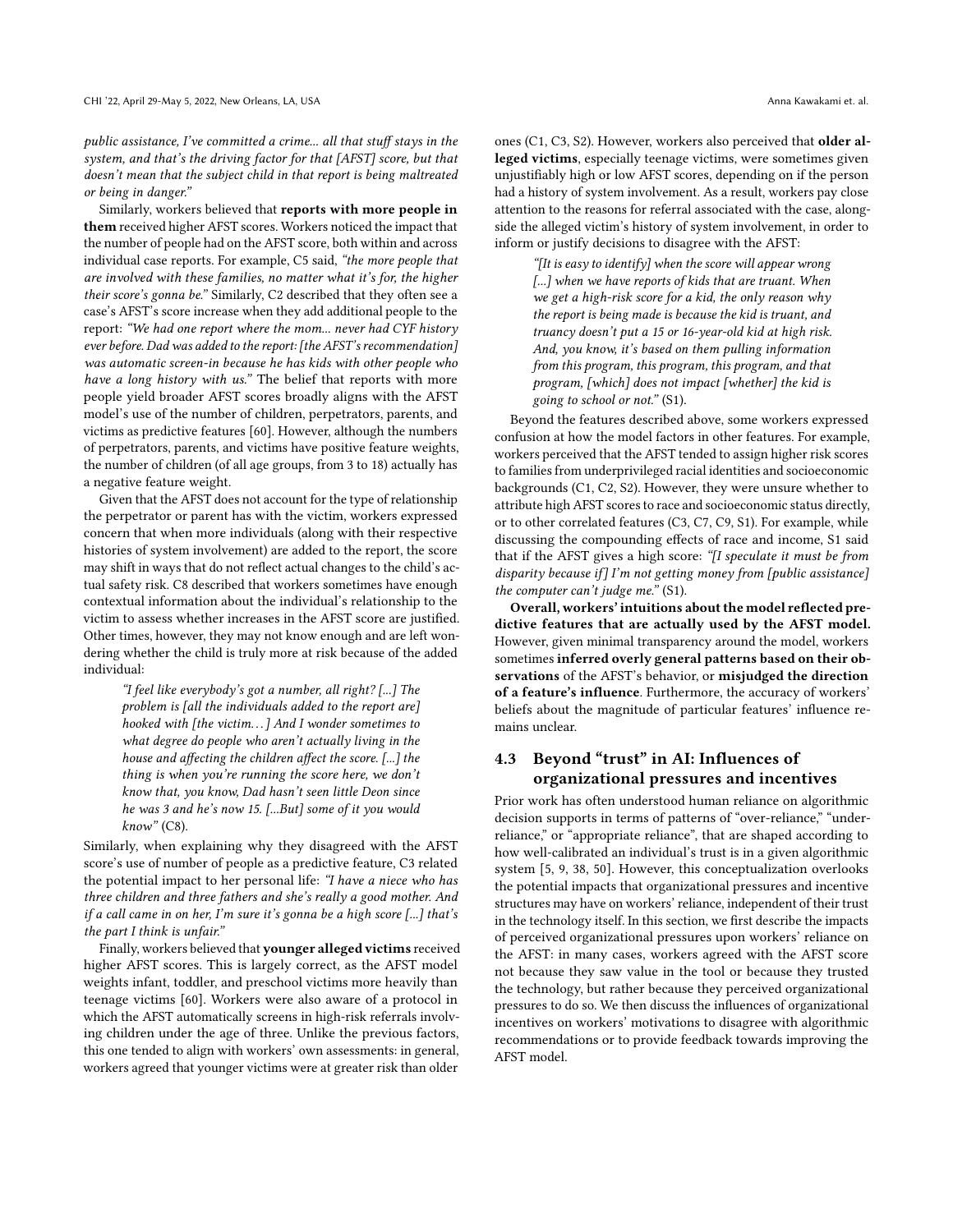<span id="page-10-1"></span>4.3.1 Organizational performance measures shape workers' reliance on algorithmic recommendations. Several call screeners and supervisors perceived organizational pressures to avoid disagreeing with the AFST score "too often." Workers had either heard about or attended monthly meetings where an internal analytics team discusses how often the workers override mandatory screen-in protocols. Workers shared that while they do not know for sure whether the analytics team has a specific "acceptable" rate of overrides, they perceived that in some months, they had crossed an unspoken line by overriding too often. As one supervisor said,"someone's watching to make sure that the majority of those high risk protocols are being assigned." Given these perceived pressures, some call screeners and supervisors said that they will sometimes agree with the AFST, going against their own best judgment:

"It's not uncommon to be faced with a higher score, but the allegation that is contained in the report is, like, a low risk kind of allegation, you know? [...] The score is high risk protocol because of all of the other stuff that the tool runs, the algorithm gets you a high score. [...But] there's no safety concerns at this point. So then the screener will say, do I have to assign this? Because it says high risk protocol. Do I have to? So I'll help walk through it [with them] because you don't want to be accused of not using the tool, because there is regular oversight from [the] analytics team."

Even when workers did not feel personally affected by these pressures or incentives, they took them into account when reasoning about others' motivations. For example, when reflecting on what would motivate supervisors to disagree with call screeners' recommendations and align with the AFST score instead, a call screener guessed that it may be to "align with directives from administration."

Although some workers felt pressure to make decisions against their own judgement, they expressed awareness and concern regarding the impacts their decisions could have on both families and caseworkers. Workers believed that, if they were to always agree with the AFST, they would have many more screen-in decisions than necessary. When describing the extent to which the AFST may increase screen-in rates, C5 explained "I think that if we [only followed the AFST], we'd have to hire at least 50% more [caseworkers] than we have now." This led some workers to worry about the impacts increased screen-in decisions might have on caseworkers, who must follow up with an investigation on all cases that are screened in. For example, during our observations of S2, this supervisor decided to screen out a case with a middle-range AFST score of 13, reasoning that they should avoid burdening caseworkers. S2 explained that caseworkers have sometimes complained to them about their decisions, in cases where they screened in high risk protocol cases due to organizational pressures, against their own judgment. They expressed that the situation is "tricky" because they cannot easily explain their decision to the caseworker, given that caseworkers do not see the AFST score. Caught between conflicting pressures from the administration and from caseworkers, some workers wished the AFST tool would provide not just a number, but support in justifying their decision to those whom it would affect (C6, C7, C9, S2).

<span id="page-10-0"></span>4.3.2 "The input does not feel like a two-way street:" Workers' motivations to disagree with or provide feedback on algorithmic recommendations are shaped by organizational incentives. Workers' decisions to agree with a high-risk protocol AFST score, even in cases where they disagree, may sometimes be influenced by a desire to avoid additional work that they perceive as unnecessary. When deciding to override a high-risk protocol, workers are required to write open-text responses describing their rationale behind the override—a step that the AFST's designers intended to produce friction and promote worker reflection [\[60\]](#page-16-15). However, workers did not see value in this override process, which they found tedious.

Moreover, although the open text field was partly designed to give workers an opportunity to provide feedback on potentially erroneous AFST scores, workers were unsure whether or how their feedback would actually be used. For instance, one supervisor expressed discontent that they usually did not receive any acknowledgement that their feedback had been read and considered, contributing to their feeling that writing these "narratives" was a waste of their time, which unnecessarily increased their workload. Another participant simply said "there's no point" in providing feedback on the AFST.

When workers did receive responses to feedback, they perceived that the administration tended to discount feedback regarding potential limitations and improvements to the AFST. This left workers feeling that their own expertise, as human decision makers, was being undermined while the effectiveness of the AFST was being defended. Both call screeners and supervisors said that they had received responses that they perceived as unhelpful, dismissive, or even hostile, leading some to "give up" on giving feedback:

"The input does not feel like a two-way street. It's, like, we are told why we're wrong. And we just don't actually understand algorithms versus, like, maybe you [the workers] are observing something that [our algorithm] missed, you know? [...] in the past, it's felt like when we've taken advantage of that function [to give feedback on the AFST score], it has kind of resulted in just explaining to you why the score is actually right. [...] I think it's kind of been a point of conflict in the past."

Given these experiences, workers shared that they have critical discussions about the AFST's behavior with their peers less often than they used to. In addition, workers believed that they are now less likely to disagree with the AFST than they once were, having acclimated to using the tool and having given up on the idea that their feedback can contribute meaningfully to improving the tool's usefulness.

So far, we have described how workers' trust and reliance upon the AFST is influenced by organizational decisions relating to model transparency, choices of performance measures, and processes for overriding or providing feedback on algorithmic recommendations. In the next section, we describe how decisions about the design of the AFST model itself influenced workers' perceptions and practices with the tool.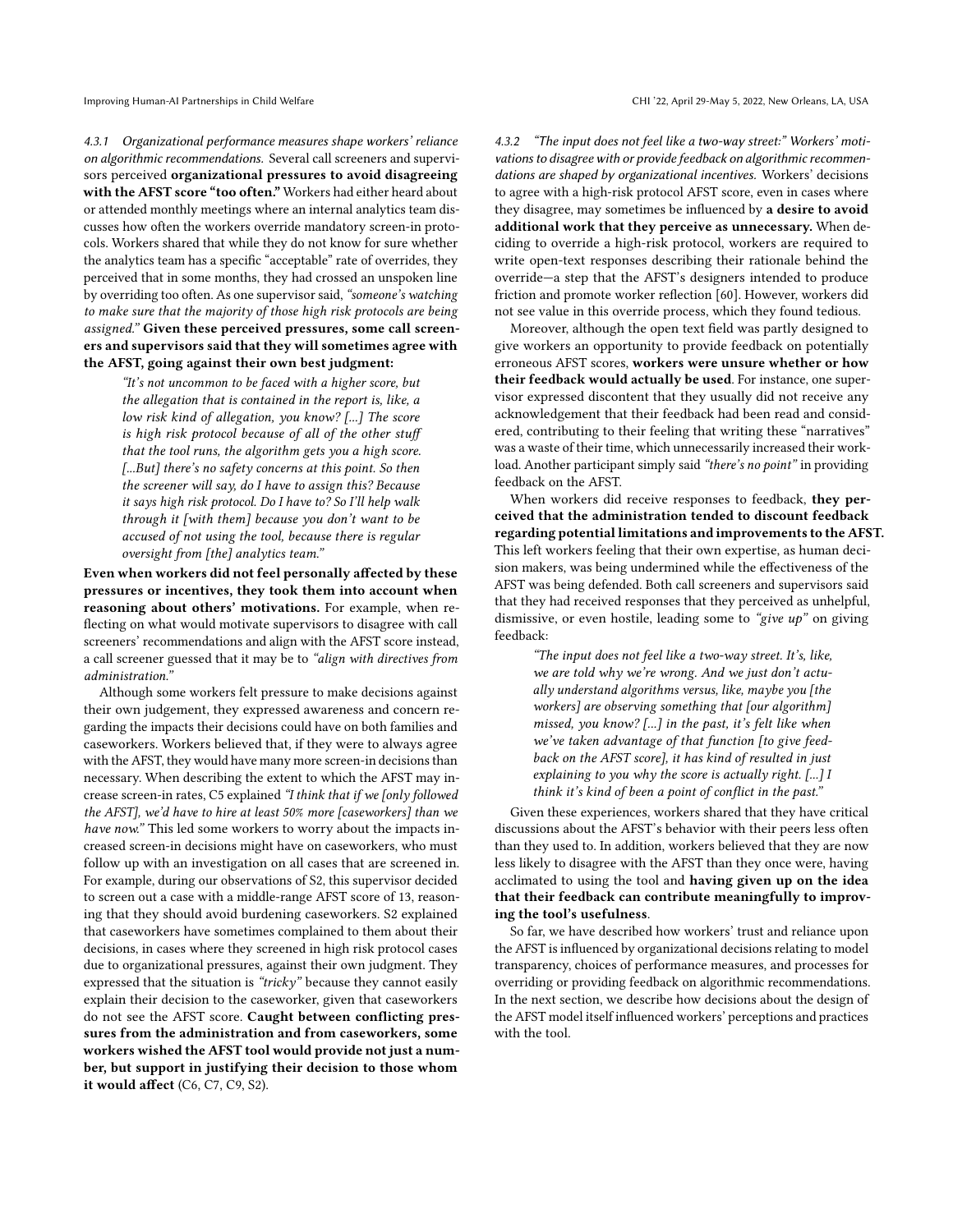# <span id="page-11-0"></span>4.4 Navigating value misalignments between algorithmic predictions and human decisions

Workers often described differences between the criteria that they personally use to make decisions (ensuring that children are safe in the near term) versus the targets that the AFST predicts (risk of particular adverse outcomes over a two-year timespan). Due to these misalignments, several workers did not view the current version of the AFST as particularly relevant to the decisions they need to make day-to-day.

4.4.1 Workers' awareness of misalignments between the AFST's predictive targets and their own decision targets. Workers' focus on immediate safety and short-term risk has long been a point of contention with administration at the Allegheny DHS, and it has often been attributed to a lack of trust in the AFST. For example, in a 2018 interview, a DHS deputy director expressed that screeners "want to focus on the immediate allegation, not the child's future risk a year or two down the line [...] Getting them to trust that a score on a computer screen is telling them something real is a process" [\[27\]](#page-16-12). While this narrative aligns with some of our findings, we found that workers' concerns around these misalignments extend well beyond a lack of trust in the underlying technology. Some workers disagreed with the very idea of making screening decisions based on predictions of longer-term risk, perceiving this problem formulation as fundamentally misaligned with their roles and responsibilities. Other workers viewed the AFST's focus on longer-term outcomes as complementary to their own focus on immediate safety concerns. However, while these workers were open, in theory, to the idea of factoring in longer-term risk into their decision-making, they felt confused about how exactly they were expected to do so in practice.

Both supervisors and call screeners described that they make decisions based on evidence of immediate risks to a child's safety, in contrast to the algorithm's focus on predicting longer-term risk. One supervisor, S2, worried that call screeners may interpret the AFST score as predicting "risk" without considering that its definition of risk does not necessarily imply immediate safety risk to a child. However, call screeners exhibited some awareness of the AFST's notion of risk. For example, one call screener noted that:

> "There are times where [knowing] the risk of removal within two years is not feeling like it's super relevant to the decision that is needed. And it [has] very little to do with immediate safety or anything like that."

Most workers expressed that the AFST plays a relatively minor, non-driving role in their decision-making processes, overall. When explaining why they avoid relying on the algorithm, these workers invoked not only the AFST's perceived limitations (described in Section [4.2\)](#page-6-1), but also concerns about the outcomes that the tool predicts. For example, C6 shared that they sometimes feel that their personal goals of keeping children safe clash with the algorithm's prediction targets: "it just has always felt like the risk of removal in two years is inherently going to be increased by our involvement, because we're the only ones that can remove the children." They also worried about possible contradictions between

the advertised goals of the AFST versus its use of proxy targets such as re-referral and placement:

> "To me, the tool has always been described as something to identify the families that might typically slip through the cracks or that wouldn't be most obvious upon initial assessment [...] Like, those families [that are frequently investigated because of the AFST every time they are referred] are not [the] ones that are slipping through the cracks and they're tripping on every single crack that they seem to encounter." (C6)

Some workers went so far as to claim that they never change their decisions based on the AFST score. For example, C4 said, "I look at the score. I often, you know, am in agreement with it. I think it, you know, does a good job trying to pull everything together and come up with the best possible solution with the score. [...] No [the AFST score does not change my recommendation]. I decide whatever I think." C2 simply said, "I hate it [...] I don't think it should have a role, period, honestly". Others, like C6, described that when making recommendations, "[The AFST] doesn't feel like much more than a nudge in one direction or the other." With that said, observations during our contextual inquiries indicate that some of these participants may be underestimating the influence the AFST has on their decisions. For example, C1 had claimed that "I personally, haven't had an instance where it caused me to change my recommendation." However, in alignment with findings discussed in Section [4.3](#page-9-0) regarding the impacts of perceived organizational pressures on workers' practices, during a contextual inquiry, the worker was observed changing their screening recommendation from screen-out to screen-in after seeing the AFST score on a referral, explaining "I have to recommend it" because the AFST score was high (even though it was not high enough to require a mandatory screen-in).

<span id="page-11-1"></span>4.4.2 Worker beliefs about complementarity between the AFST and themselves. Despite their awareness of misalignments between what the AFST predicts and the actual decisions they are trying to make, some workers saw value in using the AFST. Although workers were aware of potential biases and limitations of the AFST, some believed that using the AFST might help to mitigate some of their personal biases. For example, C6 believed that the AFST score may help them mitigate their personal biases arising from cultural differences between themselves and the family:

"I think [...] a dirty house or something like that, I feel like those are often the ones where you're not sure if it is just a value or moral judgment and so, you know, the tool can probably weigh a little bit more in those circumstances [...] for those kinds of situations where, like, if I know that my personal bias may be underplaying a risk or something, [the AFST score] can be helpful."  $(C6)$ 

Similarly, C9 reflected that "prior to the algorithm, things were screened out or not screened out [by the supervisor] and I would be surprised by that decision. I think, like, we're being a little more consistent with our decisions [now]."

Despite several workers describing clear value misalignments with the algorithm's prediction targets, all supervisors and some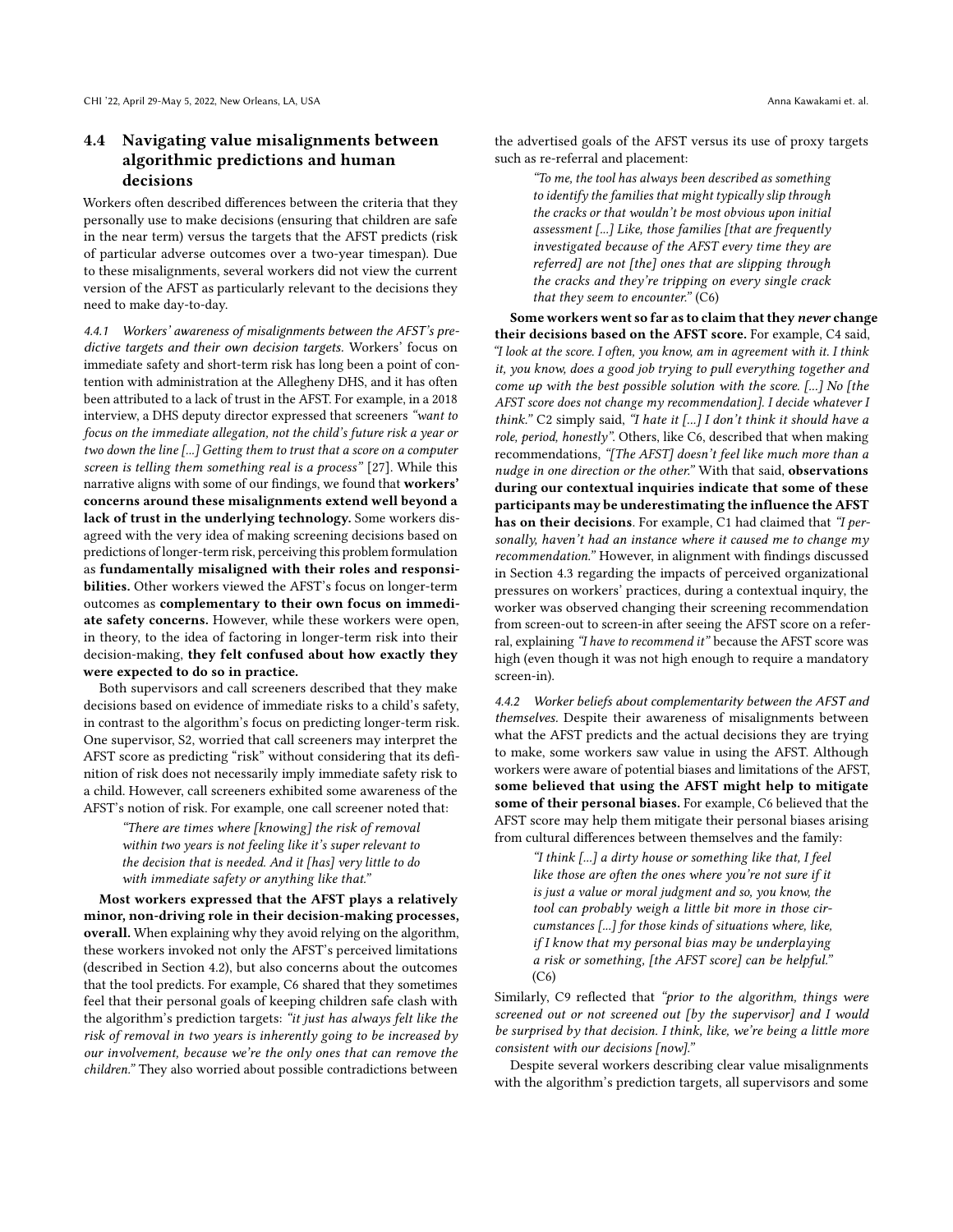call screeners (C5, C6, C7, C9) said that they use the AFST score to help them make screening decisions in cases where they personally feel uncertain about a decision or, for one participant, when they are pressed for time. For example, S3 described that, for cases where they are initially uncertain about what screening decision to make, seeing the AFST score can help them more confidently make a decision: "Maybe it's something iffy, and then I run the score, and then the score is high. And then it's like, 'Oh, yeah, definitely it should be assigned."' Another supervisor, S2, agreed that the AFST score is helpful when the cases are not "straightforward," providing physical discipline of a child as an example. Similarly, C6 said that they find the AFST score most helpful when they are "on the fence" about a decision. C9 noted that they usually follow the AFST's recommendation more "if you're in a hurry."

That said, workers expressed that they have a harder time interpreting and using the AFST score when the score falls in the middle range (e.g., between 10 and 14), perceiving these cases as missed opportunities for the AFST to effectively complement their own judgment. C5 explained that "that's where [supervisors] have the most problem, too [...they'll] say every once in a while, like, 'You got me [going] crazy over these  $f^{***}$ ing yellow reports!"' Given minimal transparency into what factors contribute to a mid-range score, and no information from the AFST beyond the score itself (Section [4.2.1\)](#page-7-0), workers generally disregarded the AFST's outputs in these mid-range cases. Workers expressed a desire to have the AFST communicate back, not "just a number" but also additional context explaining the AFST score, for example, to assist them in interpreting middle range scores and in integrating the score into their decision-making.

#### 5 DISCUSSION

As child welfare agencies increasingly adopt ADS to assist social workers' day-to-day work [\[8,](#page-15-2) [13,](#page-15-0) [45,](#page-16-9) [51,](#page-16-10) [53\]](#page-16-11), it is critical that we understand workers' experiences with these systems in practice. In this paper, we conducted the first in-depth qualitative investigation in the literature of child welfare workers' current practices and challenges in working with a prominent ADS (the AFST) day-to-day. The AFST context has been frequently studied in recent years (e.g., [\[11,](#page-15-3) [13,](#page-15-0) [15,](#page-16-0) [59\]](#page-16-16)), and public sector agencies are beginning to look to the AFST as an example of what AI-assisted decision-making can or should look like in child welfare and similar contexts [\[51\]](#page-16-10). However, most prior research on the AFST has relied on retrospective quantitative analyses of workers' decisions, without an understanding of how workers actually integrate the AFST into their decision-making on-the-ground.

Through a series of contextual inquiries and semi-structured interviews, we observed ways in which workers' reliance and trust on the AFST are guided by (1) their knowledge of rich, contextual information beyond what the underlying AI model captures, (2) their beliefs about the AFST's capabilities and limitations in relation to their own, (3) organizational pressures and incentives that they perceive around the use of the ADS, and (4) their awareness of misalignments between the ADS's predictive targets versus their own decision-making objectives. We found that, although workers at this agency had been using the ADS continuously for nearly half a decade, the system remained a source of tension for many workers,

who perceived the system's current design as a missed opportunity to effectively complement their own abilities. Overall, our findings complicate narratives from prior literature about how the AFST and similar ADS tools may fit (or fail to fit) into workers' day-to-day decision-making. These findings add to ongoing discussions in the literature, pointing to the need for a broader re-consideration of how ADS should be designed, evaluated, and integrated into future public sector contexts [\[3,](#page-15-4) [26,](#page-16-3) [52\]](#page-16-14).

In this section, we summarize each of our main findings, discuss how they extend or contrast with prior literature, and provide implications for the study of human-AI decision-making in child welfare and beyond. Recent work in the area of human-AI interaction has highlighted that in many real-world decision-making settings, humans and AI systems may have access to complementary information, opening potential for each to help overcome the other's limitations and blindspots (e.g., [\[2,](#page-15-7) [15,](#page-16-0) [21,](#page-16-2) [33\]](#page-16-36)). We found that in the AFST context, to calibrate their reliance on the AFST score in particular instances, workers rely heavily upon their own knowledge of qualitative, contextual details of a given referred case, which are not captured by the administrative data that the AFST model uses. We observed that workers frequently attempted to compensate for gaps and limitations in algorithmic predictions by drawing upon rich, causal narratives they had formed about a referred case, using their unique understanding of case-specific context. These qualitative findings validate hypotheses posed in earlier work by De-Arteaga et al. (2020). Through retrospective quantitative analyses of AFST-assisted decisions, these authors found that workers were able to reliably detect and override erroneous AFST recommendations. To explain how workers were able to do this, the authors speculated that the workers may have been cross-checking algorithmic outputs against other relevant information that was available to them but not to the AFST model [\[15\]](#page-16-0). By contrast, much prior research on human-AI decision-making has focused on settings—often in the context of online crowdsourcing or laboratory-based studies—where the AI system has access to a superset of the task-relevant information that is available to the human [\[5,](#page-15-1) [15,](#page-16-0) [41,](#page-16-22) [58\]](#page-16-8). Our findings suggest caution in generalizing findings from such studies, as this setup may artificially advantage AI models over human decision-makers. Future research should seek to further understand how human decision-makers use complementary, model-external knowledge to calibrate their reliance on AI recommendations, as well as how future ADS tools might be designed to support them in doing so effectively. In addition, as discussed below, more research is needed to understand how human experts can be supported in communicating relevant contextual knowledge to an AI model, to inform algorithmic recommendations in a given case (cf. [\[14\]](#page-16-28))—a desire expressed by workers in our study.

Despite having used the AFST day-to-day for multiple years, we found that most workers knew very little about how the AFST works, what data it relies on, or how to work with the tool effectively. Workers had received minimal training on how to use the AFST, and had almost no formal insight into how the AFST worked (Section [4.2.1\)](#page-7-0). These findings align with recent discussions in the human-AI interaction literature, suggesting that ADS tools are often introduced into professional contexts without adequate onboarding and training for the human decision-makers who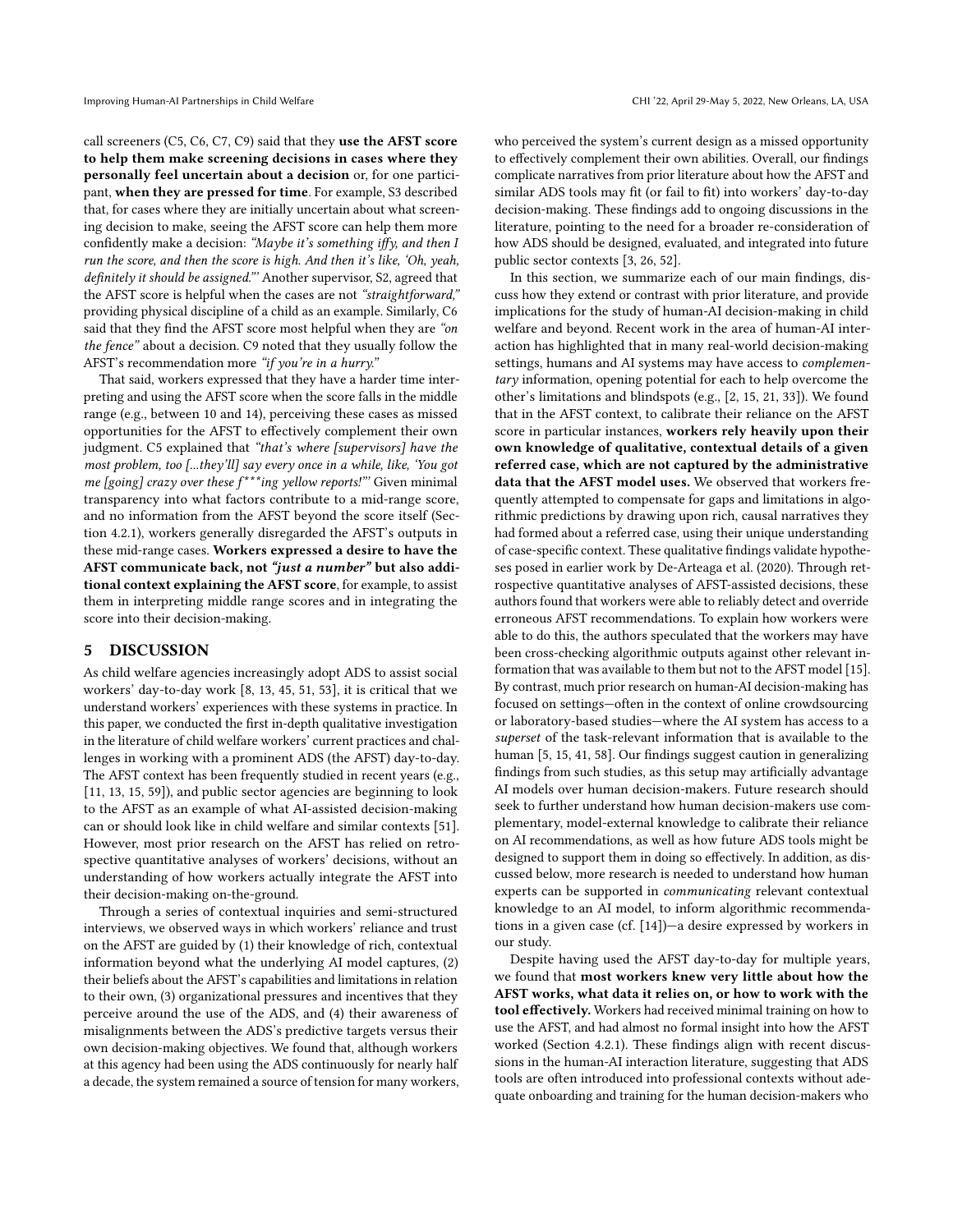are asked to work with them day-to-day (e.g., [\[4,](#page-15-10) [10\]](#page-15-11)). Allegheny County is outwardly transparent about the AFST's design and development process, providing much public-facing documentation on the web (e.g., [\[47,](#page-16-41) [60\]](#page-16-15)). Indeed, this level of openness has contributed to the amount of influence and attention the AFST has received from researchers in HCI and machine learning, the popular press, and other public sector agencies around the world. However, this external transparency is not mirrored internally: workers are intentionally given limited information about the AFST model to avoid facilitating 'gaming the system' behaviors, where workers strategically manipulate data inputs to the algorithm, in order to get a desired output. Although this is a real concern in algorithm-assisted child welfare decision-making contexts (e.g., [\[52\]](#page-16-14)), we observed that given minimal information about the AFST, workers improvised ways to learn more about the tool themselves, building up sophisticated yet imperfect intuitions about the AFST's behavior. Workers drew upon their beliefs about the AFST to calibrate their reliance on algorithmic recommendations in particular instances—including what predictive features the AFST model uses, what influence each feature has, the kinds of cases for which the model is likely to be more or less reliable, and so on. Given this influence of workers' informal beliefs about the AFST upon their use of the tool, it is unclear whether the agency's original goals behind limiting transparency into the model were actually achieved. Yet this lack of transparency had other consequences: workers tended to be distrustful of the tool overall, and they did not feel equipped to work with it effectively.

To learn about the AFST's behavior in the absence of formal training, workers engaged in various forms of what Shen, DeVos et al. (2021) have called "everyday algorithm auditing": the ways that users detect, understand, and interrogate machine behaviors via their day-to-day interactions with algorithmic systems [\[55\]](#page-16-42). Whereas these authors focused on characterizing the ways that members of large online communities come together to collectively make sense of algorithmic behavior, our findings present a case study of workers engaging in similar behaviors within a more intimate organizational setting. While readers may come away from prior quantitative research on AFST-assisted decision-making with images of workers as lone decision-makers, working in isolated cubicles, we found that workers often discussed the AFST model's behavior with each other, to collectively understand unexpected scores. Through this collective deliberation, workers shape each others' beliefs about the model over time and influence each others' decisions for specific cases (Section [4.2.1\)](#page-7-0). Workers discussed AFST scores amongst themselves frequently and informally, even though the official screening protocol assigns only one call screener and one supervisor to attend to a given case. Workers also engaged in collaborative "guessing games," honing their abilities to predict the AFST score by guessing what the AFST score would be in particular cases, and then viewing the actual score. To learn about the influences of particular features on the AFST score, workers also frequently tinkered with the tool, for example by adjusting the inputs to the AFST model, recomputing the AFST score, and examining how the score changed. Finally, we observed that workers drew upon their knowledge of context and qualitative details of a given referred case in order to learn about the AFST's accuracy over time—though it is important to note that the notion

of "accuracy" experienced by workers was not always aligned with that of the model. We expect that workers in other public sector contexts may engage in similar strategies to build up collective understandings of an ADS's capabilities, limitations, and overall functioning—perhaps especially in contexts where workers are expected to make AI-assisted decisions collaboratively, but are lacking relevant information about the AI model (e.g., [\[52,](#page-16-14) [69\]](#page-17-6)). Prior research investigating ways to improve AI-assisted decision-making, both in the AFST context and beyond, has often focused on improving interactions between a single human and an AI system. Our findings highlight the importance of studying how collaborative decision-making—particularly in real-world organizational settings, in the presence of existing interpersonal and power relations among decision-makers—impacts how people rely upon and make sense of AI models.

Consistent with our findings that workers were generally skeptical and distrustful of the AFST, we observed that workers' decisions to follow or contradict the AFST score were often guided by factors other than their "trust" in the AFST model. Whereas prior work has often studied human reliance on ADS tools as a function of an individual's trust [\[5,](#page-15-1) [9,](#page-15-5) [38,](#page-16-21) [50\]](#page-16-19), this conceptualization overlooks the potential impacts that organizational pressures and incentive structures may have on workers' reliance, independent of their trust in the technology itself. In the AFST context, workers perceived organizational pressures, both from the administration and from caseworkers downstream of their decision-making, that influenced their reliance on the AFST (Section [4.3\)](#page-9-0). On the one hand, workers described complying with the AFST's recommendation, against their own best judgment, to avoid being accused by the administration of disagreeing with the AFST "too often" or of "not using the tool." On the other hand, workers considered caseworker load when deciding whether to screen out some ambiguous cases. Future research should seek to better understand the impacts that organizations' internal messaging, performance measures, and policies have on the ways workers rely upon ADS tools in practice. In Section [6,](#page-14-0) we discuss potential model-level and organization-level design implications based on these findings. In addition, based on their experiences, workers came to perceive that they had little agency to shape the way the AFST is used within their organization, or to improve the reliability and accuracy of the AFST model itself. As a result, workers shared that they have critical discussions about the AFST's behavior with their peers less often than they used to. Workers also believed that, overall, they are now less likely to disagree with the AFST than they once were, having acclimated to using the tool and having come to believe that their disagreement may be looked down upon by the administration. In alignment with recent calls for greater consideration of temporal factors in the study of human-AI decision-making (e.g., [\[36\]](#page-16-43)), our findings suggest that future research should investigate how human reliance upon ADS tools may evolve over time, particularly in real-world organizational settings.

Importantly, we observed that despite having minimal formal training around the AFST, workers were aware of misalignments between the AFST's predictive targets and their own decisionmaking objectives, and that workerstook these misalignments into account when making AFST-assisted decisions (Section [4.4\)](#page-11-0).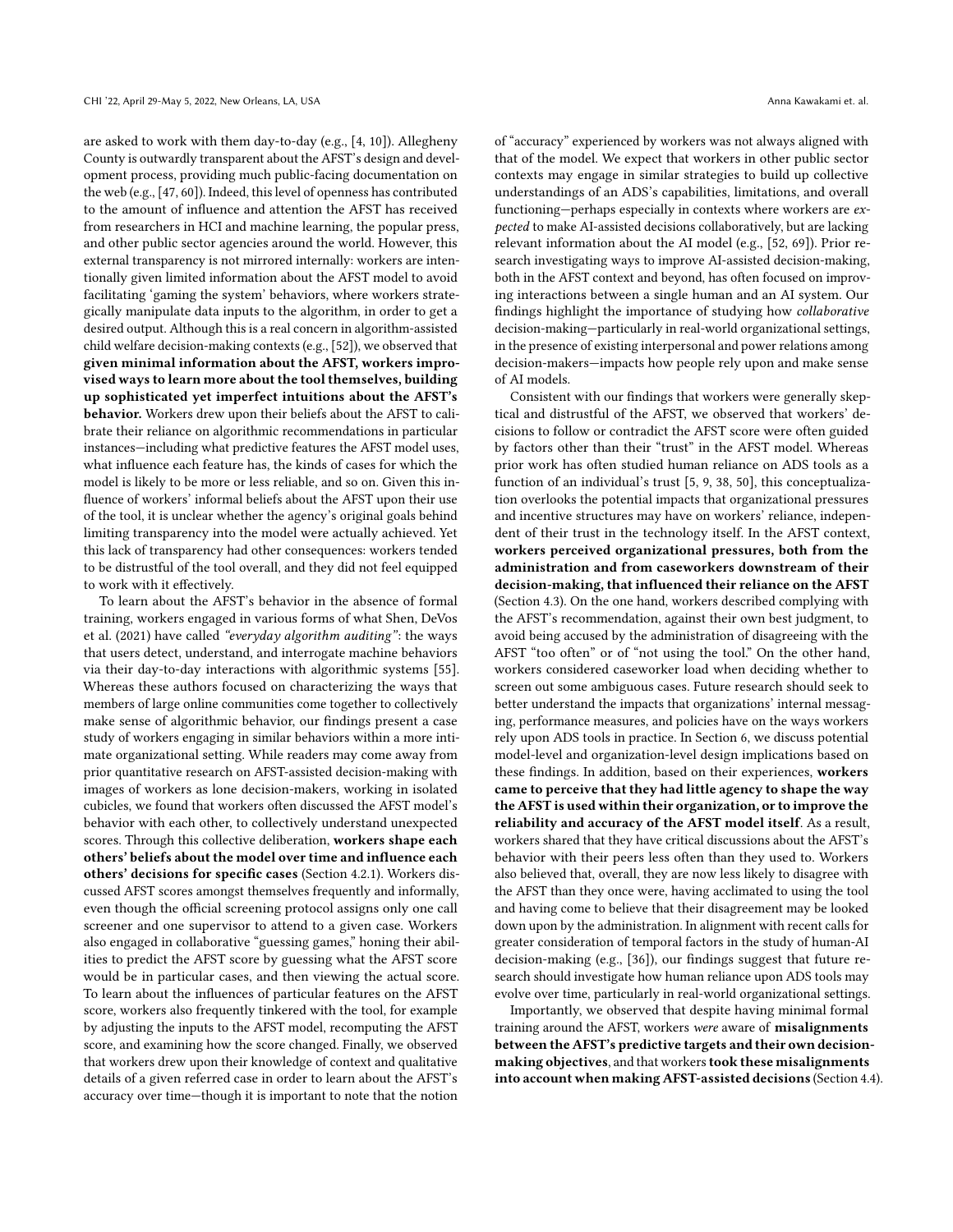Whereas workers generally focused on ensuring children's immediate safety and considering short-term risk when making their decisions, the AFST was intentionally designed to complement workers' near-term focus by predicting proxies for adverse outcomes over a much longer (two-year) timespan [\[14,](#page-16-28) [59,](#page-16-16) [60\]](#page-16-15). The goal was to nudge workers to consider not only immediate risk and safety, but also a forecast of longer-term risk, calculated based on available administrative data. However, we found that it was unclear to workers how exactly they were expected to take the AFST's assessments of long-term risk into account in ways that complemented their own judgment. While recent research in HCI and machine learning has begun to explore how to support human-AI complementarity in decision-making—i.e., configurations of humans and AI systems that yield better decisions in combination than either could achieve alone [\[5,](#page-15-1) [15,](#page-16-0) [21,](#page-16-2) [31,](#page-16-7) [58\]](#page-16-8)—our findings drive home that it is not enough to have model targets that complement workers' decision-making objectives in theory. Human decision-makers must also understand, at a detailed level, how an ADS tool can actually complement their abilities in practice. As Saxena et al. (2021) emphasize [\[52\]](#page-16-14), human decision-makers must also be "bought in" to the idea that their use of a given ADS tool will improve decision-making in ways that are meaningful to them. In turn, this requires that, even if an AI tool is intended to complement human abilities by pushing them to consider complementary goals or objectives (cf. [\[22\]](#page-16-44)), there must still be value alignment between humans and the AI model at a high-level. Yet in the AFST context, we observed fundamental human-AI value misalignments. While some workers were open to the idea that the AFST could complement their judgment and help to mitigate some of their personal biases, other workers disagreed with the very idea of making screening decisions based on predictions of longer-term risk, perceiving this problem formulation as fundamentally misaligned with their roles and responsibilities. These observations echo findings from Saxena et al. (2021), who observed that, in agencies using simpler forms of algorithmic decision support, workers sometimes perceived conflicts between algorithmic recommendations and the ways they are actually trained to do their jobs. In addition to disagreeing with the timescale on which the AFST makes its predictions, workers were also uncomfortable with the AFST's use of proxy targets such as re-referral and placement, viewing the use of these proxies as misaligned with their personal values.

Building upon prior approaches aimed at understanding and addressing misalignments between different stakeholders' values during the design phase for ADS tools (e.g., [\[26,](#page-16-3) [56\]](#page-16-24), future research should further explore how diverse stakeholders (e.g., decisionmakers, affected populations, data scientists, and domain experts) can be effectively engaged in shaping model-level design choices for an ADS, such as specific choices of predictive targets or performance measures [\[23,](#page-16-45) [57,](#page-16-46) [68\]](#page-17-7). Future research should also explore how best to support complementary human-AI performance in practice, in real-world organizational contexts. This could involve, for example, investigating what other prerequisites and enabling conditions exist for human-AI complementarity, considering factors not just at the level of an AI model or individual human behavior, but also factors at the levels of groups of people or organizations. Finally, our findings suggest that when

studying predictive accuracy or effective decision-making in the AFST context and other public sector decision-making contexts, it is critical to account for potential differences in predictive targets and decision objectives of human decision-makers versus AI systems. For instance, the misalignments observed in the AFST context complicate any argument that either the AFST or human workers are more accurate. Without an understanding of workers' objectives when making predictions and decisions, these kinds of comparisons risk evaluating workers' performance on a task that they are not actually performing.

#### <span id="page-14-0"></span>6 DESIGN IMPLICATIONS

Based on our findings, we provide the following design implications, intended for public-sector agencies deploying or maintaining ADS tools and for researchers exploring ways to design more effective ADS. We note that the following design implications are relevant only when there is good reason to expect benefits of having an ADS in the first place, which outweigh potential harms [\[6,](#page-15-12) [18,](#page-16-47) [49\]](#page-16-34).

- Support workers in using their expertise to improve an ADS's performance, whether by providing direct feedback to the ADS (e.g., communicating relevant contextual knowledge to inform algorithmic recommendations, for a given case), or by allowing the ADS to learn from important patterns across multiple workers' override decisions over time, as explored in De-Arteaga et al. (2021) [\[14\]](#page-16-28).
- Design training tools and interfaces that support workers in understanding the *boundaries* of an ADS's capabilities (e.g., where it is likely to err and what factors it is not able to take into account) [\[4,](#page-15-10) [10,](#page-15-11) [43\]](#page-16-48). For example, decision support interfaces might be explicitly designed to support workers in exploring possible reasons for discrepancies between an ADS's statistical reasoning versus their own clinical judgment in a particular case (e.g., addressing workers' desires to have the AFST communicate back additional context explaining the score, as described in [4.2.1](#page-7-0) and [4.4.2\)](#page-11-1).
- Support open cultures for critical discussion around AIassisted decision-making amongst workers using ADS. Providing transparency on ADS goals and algorithmic processes, as discussed above, can enable workers to engage in better informed discussions, decreasing the risk that such conversations will simply propagate misleading folk theories about an ADS. Moreover, supporting collaborative sensemaking and decision-making can encourage workers to surface insights about potential ADS limitations and improvements.
- Provide workers with balanced and contextualized feedback on their decisions. Feedback should capture the collaborative decision process between workers and the ADS alongside the decision outcomes. Both forms of feedback can be extremely valuable for learning, yet are scarce in many AI-assisted public-sector decision-making contexts (including the AFST context). Any resulting measures should be communicated to workers with explanations that account for both strengths and shortcomings of workers' judgements. Such feedback may be critical for workers to reflect upon and improve their judgment and algorithmic reliance over time.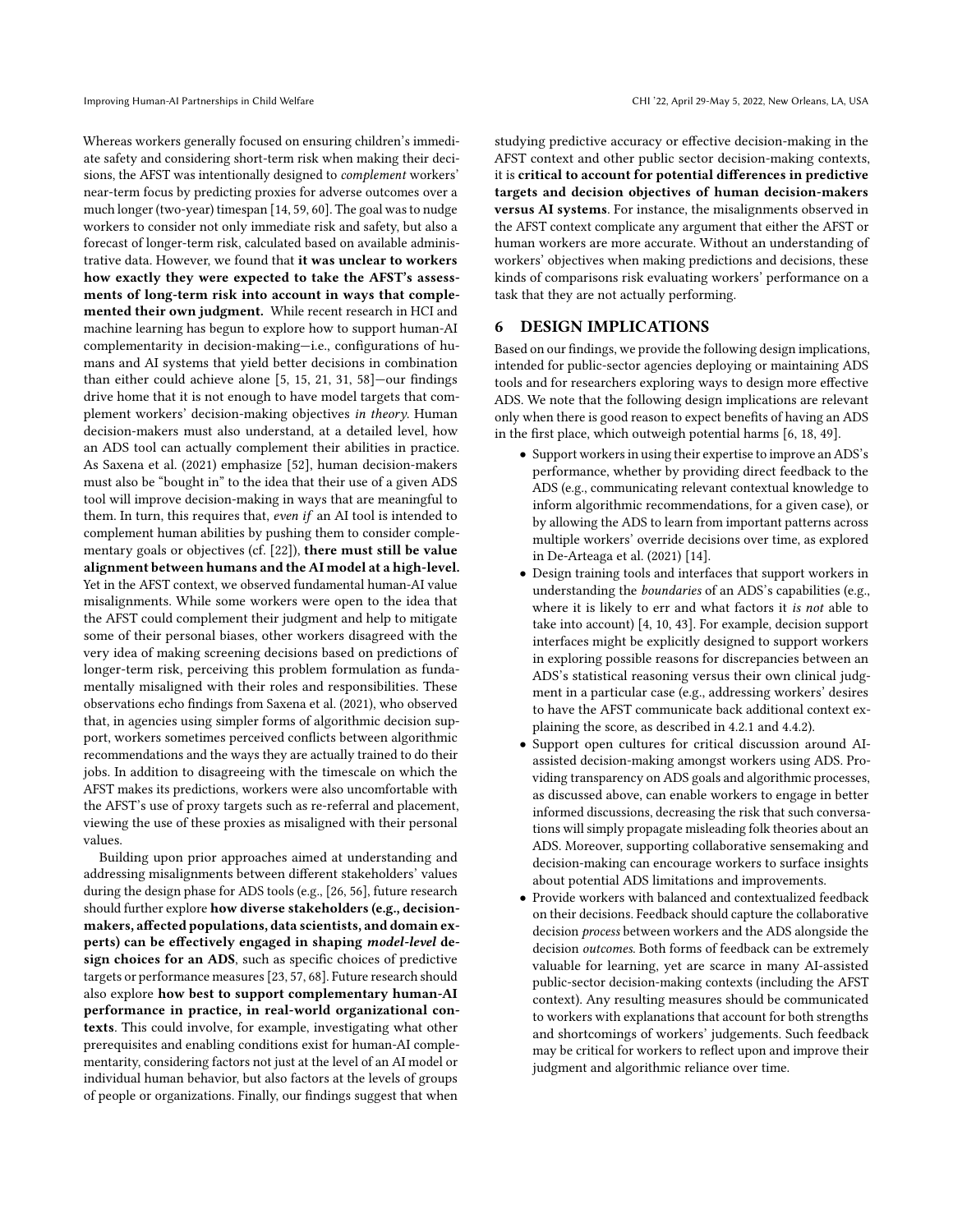- Relatedly, find ways to co-design measures of decision quality with the workers themselves. By designing measures of decision quality that workers find personally meaningful and important, workers may be more motivated to actually use these measures to reflect upon and improve their own decision-making. In addition, workers may be more likely to notice potential shortcomings in measures of decision quality, and may be well-equipped to notice when a given measure risks creating counterproductive incentive structures (e.g., that influence their reliance practices, as discussed in Section [4.3.1\)](#page-10-1).
- Clearly communicate, and in points of disagreement, collaboratively determine with social workers how decision-making power should be distributed across workers and the ADS. Building an organizational culture in which human decisionmakers feel that their expertise is relevant and valued may preface building effective human–AI partnerships. Therefore, decision-making roles between workers and ADS should be guided by an empirical understanding of workers' unique strengths (and limitations) in complementing the ADS.
- Explore methods to support diverse stakeholder involvement in shaping an ADS's model-level design decisions. For example, find methods to co-design an ADS's predictive targets with decision-makers, affected community members, data scientists, and other domain experts, while considering how to mitigate disagreements [\[26,](#page-16-3) [56\]](#page-16-24), especially when prominent power dynamics are at play. Diverse stakeholder deliberation and discussion on model-level design decisions may help mitigate value misalignments between models and relevant stakeholders before the ADS is deployed.
- Factor in a set of work context-specific considerations when designing ADS predictive targets that aim to complement a worker's decision targets and processes. For example, beyond considering whether a human's and an AI's limitations and strengths might complement one another in a vacuum, consider the organizational factors that may influence reliance decisions in practice.
- When assessing the effectiveness of human-AI decisionmaking, be cautious not to adopt evaluation approaches that artificially disadvantage either the human or the AI. For example, carefully consider whether the metrics used to evaluate human-AI performance are evaluating the actual outcomes that the human versus the AI is optimizing towards, when making predictions or decisions.

# 7 CONCLUSION

Our findings highlight critical opportunities for future research, towards re-thinking and re-designing the interfaces, models, and organizational processes that shape the ways ADS tools are used in child welfare and other public sector decision-making contexts. Future research across HCI, machine learning, and social work should explore design opportunities at all three of these levels, both separately and in combination. In addition, future research should seek to inform the design of human–AI partnerships in child welfare by understanding and reconciling design values and goals across a broader ecosystem of relevant stakeholders, including social work

administrators and agency leadership, caseworkers [\[52\]](#page-16-14), families and other affected community members [\[8,](#page-15-2) [11\]](#page-15-3), and ADS developers [\[26\]](#page-16-3). In particular, future research should explore how multiple stakeholders within this ecosystem might be meaningfully involved across various points of the design, development, deployment, use, and maintenance lifecycle for ADS, to resolve value misalignments and to better serve the needs of families and child welfare workers.

## ACKNOWLEDGMENTS

We thank the call screeners and supervisors at Allegheny County for their time and valuable input that shaped this research. We also thank leadership at Allegheny County for their strong commitment to transparency, and opening their doors to allow external researchers to closely observe their practices. Finally, we thank our anonymous reviewers for their dedication and thorough feedback that substantially improved this paper. This work was supported by the National Science Foundation (NSF) under Award No. 1939606, 2001851, 2000782 and 1952085 and the Carnegie Mellon University Block Center for Technology and Society Award No. 53680.1.5007718.

#### REFERENCES

- <span id="page-15-6"></span>[1] Ali Alkhatib. 2021. To live in their utopia: Why algorithmic systems create absurd outcomes. In Proceedings of the 2021 CHI Conference on Human Factors in Computing Systems. 1–9.
- <span id="page-15-7"></span>Ali Alkhatib and Michael Bernstein. 2019. Street-level algorithms: A theory at the gaps between policy and decisions. In Proceedings of the 2019 CHI Conference on Human Factors in Computing Systems. 1–13.
- <span id="page-15-4"></span>[3] Asbjørn Ammitzbøll Flügge, Thomas Hildebrandt, and Naja Holten Møller. 2021. Street-Level algorithms and AI in bureaucratic decision-making: A caseworker perspective. Proceedings of the ACM on Human-Computer Interaction 5, CSCW1  $(2021)$ , 1–23.
- <span id="page-15-10"></span>[4] Gagan Bansal, Besmira Nushi, Ece Kamar, Walter S Lasecki, Daniel S Weld, and Eric Horvitz. 2019. Beyond Accuracy: The Role of Mental Models in Human-AI Team Performance. Proceedings of the AAAI Conference on Human Computation and Crowdsourcing 7, 1 (2019), 19.<www.aaai.org>
- <span id="page-15-1"></span>[5] Gagan Bansal, Tongshuang Wu, Joyce Zhou, Raymond Fok, Besmira Nushi, Ece Kamar, Marco Tulio Ribeiro, and Daniel Weld. 2021. Does the whole exceed its parts? the effect of AI explanations on complementary team performance. In Proceedings of the 2021 CHI Conference on Human Factors in Computing Systems.  $1 - 16$ .
- <span id="page-15-12"></span>[6] Eric PS Baumer and M Six Silberman. 2011. When the implication is not to design (technology). In Proceedings of the SIGCHI Conference on Human Factors in Computing Systems. 2271–2274.
- <span id="page-15-8"></span>[7] Hugh Beyer and Karen Holtzblatt. 1999. Contextual design. interactions 6, 1 (1999), 32–42.
- <span id="page-15-2"></span>[8] Anna Brown, Alexandra Chouldechova, Emily Putnam-Hornstein, Andrew Tobin, and Rhema Vaithianathan. 2019. Toward algorithmic accountability in public services: A qualitative study of affected community perspectives on algorithmic decision-making in child welfare services. In Proceedings of the 2019 CHI Conference on Human Factors in Computing Systems. 1–12.
- <span id="page-15-5"></span>Zana Buçinca, Maja Barbara Malaya, and Krzysztof Z Gajos. 2021. To trust or to think: Cognitive forcing functions can reduce overreliance on AI in AI-assisted decision-making. Proceedings of the ACM on Human-Computer Interaction 5, CSCW1 (2021), 1–21.
- <span id="page-15-11"></span>[10] Carrie J Cai, Samantha Winter, David Steiner, Lauren Wilcox, and Michael Terry. 2019. " Hello AI": Uncovering the Onboarding Needs of Medical Practitioners for Human-AI Collaborative Decision-Making. Proceedings of the ACM on Humancomputer Interaction 3, CSCW (2019), 1–24.
- <span id="page-15-3"></span>[11] Hao-Fei Cheng, Logan Stapleton, Ruiqi Wang, Paige Bullock, Alexandra Chouldechova, Zhiwei Steven Steven Wu, and Haiyi Zhu. 2021. Soliciting stakeholders' fairness notions in child maltreatment predictive systems. In Proceedings of the 2021 CHI Conference on Human Factors in Computing Systems. 1–17.
- <span id="page-15-9"></span>[12] Marc Cherna. [n.d.]. We will use all resources to keep children safe. Pittsburgh Post-Gazette ([n. d.]). [https://www.post-gazette.com/opinion/letters/2018/03/23/](https://www.post-gazette.com/opinion/letters/2018/03/23/We-will-use-all-resources-to-keep-children-safe/stories/201803230094) [We-will-use-all-resources-to-keep-children-safe/stories/201803230094](https://www.post-gazette.com/opinion/letters/2018/03/23/We-will-use-all-resources-to-keep-children-safe/stories/201803230094) Online; accessed 8-September-2021.
- <span id="page-15-0"></span>[13] Alexandra Chouldechova, Emily Putnam-Hornstein, Suzanne Dworak-Peck, Diana Benavides-Prado, Oleksandr Fialko, Rhema Vaithianathan, Sorelle A Friedler,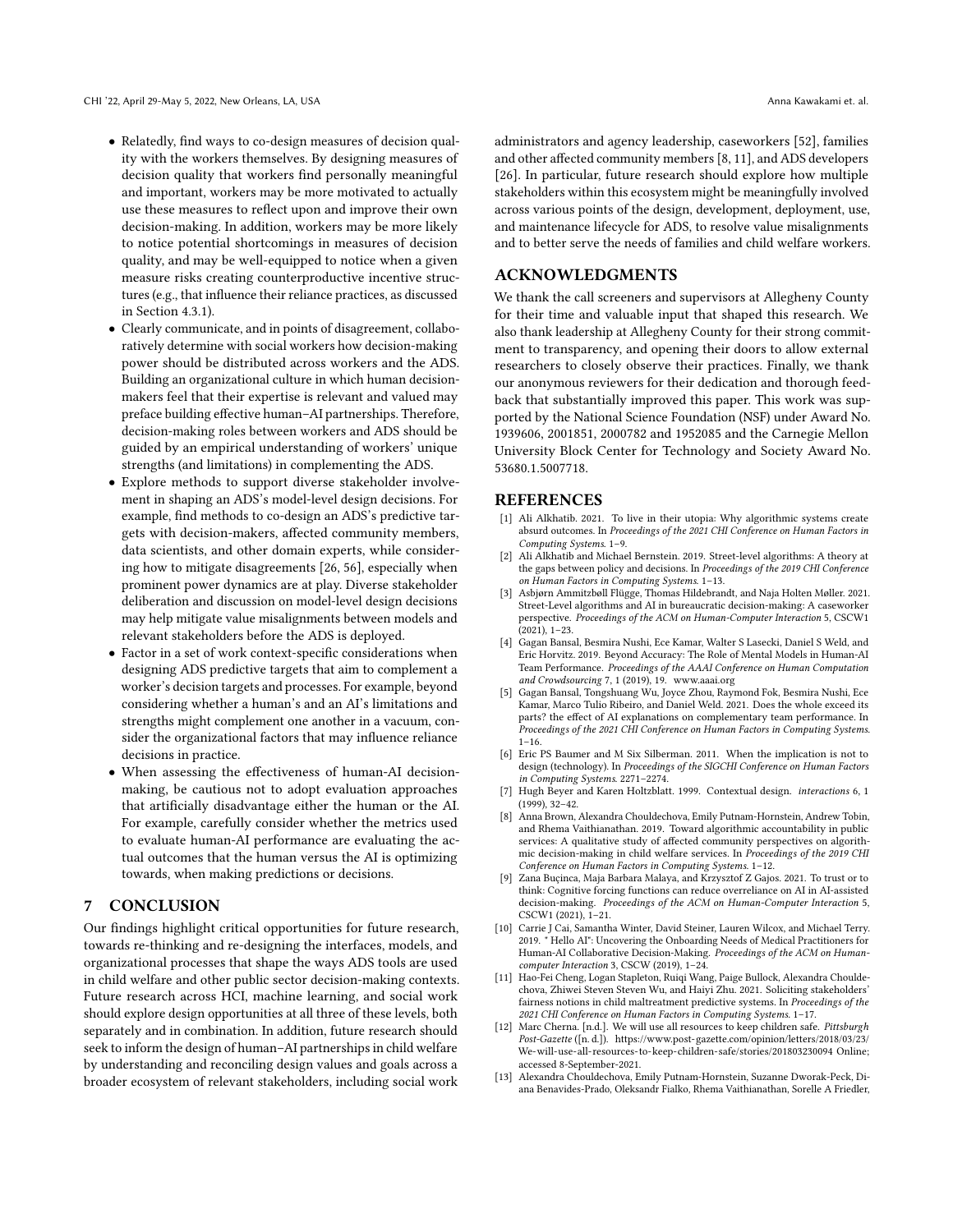and Christo Wilson. 2018. A case study of algorithm-assisted decision making in child maltreatment hotline screening decisions. Proceedings of Machine Learning Research 81 (2018), 1–15. [http://proceedings.mlr.press/v81/chouldechova18a.](http://proceedings.mlr.press/v81/chouldechova18a.html) [html](http://proceedings.mlr.press/v81/chouldechova18a.html)

- <span id="page-16-28"></span>[14] Maria De-Arteaga, Artur Dubrawski, and Alexandra Chouldechova. 2021. Leveraging expert consistency to improve algorithmic decision support. arXiv (2021), 1–33. arXiv[:2101.09648](https://arxiv.org/abs/2101.09648)<http://arxiv.org/abs/2101.09648>
- <span id="page-16-0"></span>[15] Maria De-Arteaga, Riccardo Fogliato, and Alexandra Chouldechova. 2020. A case for humans-in-the-loop: Decisions in the presence of erroneous algorithmic scores. *arXiv* (2020), 1-12.
- <span id="page-16-20"></span>[16] Berkeley J Dietvorst, Joseph P Simmons, and Cade Massey. 2015. Algorithm aversion: People erroneously avoid algorithms after seeing them err. Journal of Experimental Psychology: General 144, 1 (2015), 114.
- <span id="page-16-27"></span>[17] Virginia Eubanks. 2018. Automating inequality: How high-tech tools profile, police, and punish the poor. St. Martin's Press.
- <span id="page-16-47"></span>[18] Ben Green. 2021. The flaws of policies requiring human oversight of government algorithms. Available at SSRN (2021).
- <span id="page-16-1"></span>[19] Ben Green and Yiling Chen. 2019. The principles and limits of algorithm-in-theloop decision making. Proceedings of the ACM on Human-Computer Interaction 3, CSCW (2019).<https://doi.org/10.1145/3359152>
- <span id="page-16-30"></span>[20] Ron Haskins. 2020. Child welfare financing: What do we fund, how, and what could be improved? The ANNALS of the American Academy of Political and Social Science 692, 1 (2020), 50–67.
- <span id="page-16-2"></span>[21] Kenneth Holstein and Vincent Aleven. 2021. Designing for human-AI complementarity in K-12 education. arXiv preprint arXiv:2104.01266 (2021).
- <span id="page-16-44"></span>[22] Kenneth Holstein, Vincent Aleven, and Nikol Rummel. 2020. A conceptual framework for human-AI hybrid adaptivity in education. In International Conference on Artificial Intelligence in Education. Springer, 240–254.
- <span id="page-16-45"></span>[23] Kenneth Holstein, Erik Harpstead, Rebecca Gulotta, and Jodi Forlizzi. 2020. Replay Enactments: Exploring possible futures through historical data. In Proceedings of the 2020 ACM Designing Interactive Systems Conference. 1607–1618.
- <span id="page-16-17"></span>[24] Kenneth Holstein, Bruce M McLaren, and Vincent Aleven. 2018. Student learning benefits of a mixed-reality teacher awareness tool in AI-enhanced classrooms. In International Conference on Artificial Intelligence in Education. 154–168.
- <span id="page-16-23"></span>[25] Kenneth Holstein, Bruce M Mclaren, and Vincent Aleven, 2019. Co-designing a real-time classroom orchestration tool to support teacher–AI complementarity. Journal of Learning Analytics 6, 2 (2019), 27–52.
- <span id="page-16-3"></span>[26] Naja Holten Møller, Irina Shklovski, and Thomas T. Hildebrandt. 2020. Shifting concepts of value: Designing algorithmic decision-support systems for public services. NordiCHI (2020), 1–12.<https://doi.org/10.1145/3419249.3420149>
- <span id="page-16-12"></span>[27] Dan Hurley. 2018. Can an algorithm tell when kids are in danger. New York Times 2 (2018).
- <span id="page-16-13"></span>[28] D. Jackson and G. Marx. 2017. Data mining program designed to predict child abuse proves unreliable, DCFS says. [http://www.chicagotribune.com/news/](http://www.chicagotribune.com/news/watchdog/ ct-dcfs-eckerd-met-20171206-story.html) [watchdog/ct-dcfs-eckerd-met-20171206-story.html](http://www.chicagotribune.com/news/watchdog/ ct-dcfs-eckerd-met-20171206-story.html)
- <span id="page-16-26"></span>[29] Will Johnson. 2004. Effectiveness of California's child welfare Structured Decision-Making (SDM) model: A Prospective study of the validity of the California family risk assessment.
- <span id="page-16-5"></span>[30] Daniel Kahneman, Olivier Sibony, and Cass R Sunstein. 2021. Noise: A flaw in human judgment. Little, Brown.
- <span id="page-16-7"></span>[31] Ece Kamar. 2016. Directions in hybrid intelligence: Complementing AI systems with human intelligence. International Joint Conference on Artificial Intelligence (IJCAI) (2016), 4070–4073.
- <span id="page-16-6"></span>[32] Emily Keddell. 2019. Algorithmic Justice in Child Protection: Statistical Fairness, Social Justice and the Implications for Practice. Social Sciences (2019).
- <span id="page-16-36"></span>[33] Jon Kleinberg, Himabindu Lakkaraju, Jure Leskovec, Jens Ludwig, and Sendhil Mullainathan. 2018. Human decisions and machine predictions. The quarterly journal of economics 133, 1 (2018), 237–293.
- <span id="page-16-38"></span>[34] Janin Koch and Antti Oulasvirta. 2018. Group cognition and collaborative AI. In Human and Machine Learning. Springer, 293–312.
- <span id="page-16-39"></span>[35] Todd Kulesza, Simone Stumpf, Margaret Burnett, and Irwin Kwan. 2012. Tell me more? The effects of mental model soundness on personalizing an intelligent agent. In Proceedings of the SIGCHI Conference on Human Factors in Computing Systems. 1–10.
- <span id="page-16-43"></span>[36] Vivian Lai, Chacha Chen, Q Vera Liao, Alison Smith-Renner, and Chenhao Tan. 2021. Towards a Science of Human-AI Decision Making: A Survey of Empirical Studies. arXiv preprint arXiv:2112.11471 (2021).
- <span id="page-16-37"></span>[37] Brenden M Lake, Tomer D Ullman, Joshua B Tenenbaum, and Samuel J Gershman. 2017. Building machines that learn and think like people. Behavioral and brain sciences 40 (2017).
- <span id="page-16-21"></span>[38] John D Lee and Katrina A See. 2004. Trust in automation: Designing for appropriate reliance. Human factors 46, 1 (2004), 50–80.
- <span id="page-16-4"></span>[39] Karen Levy, Kyla E Chasalow, and Sarah Riley. 2021. Algorithms and Decision-Making in the Public Sector. Annual Review of Law and Social Science 17 (2021), 1–38.
- <span id="page-16-29"></span>[40] Michael Lipsky. 1980. Street Level Bureaucracy. Russell Sage Foundation. [http:](http://www.jstor.org/stable/10.7758/9781610447713) [//www.jstor.org/stable/10.7758/9781610447713](http://www.jstor.org/stable/10.7758/9781610447713)
- <span id="page-16-22"></span>[41] Emma Lurie and Deirdre K Mulligan. 2020. Crowdworkers are not judges: Rethinking crowdsourced vignette studies as a risk assessment evaluation technique. Proceedings of the Workshop on Fair and Responsible AI at CHI 2020 (2020).
- <span id="page-16-33"></span>[42] Nora McDonald, Sarita Schoenebeck, and Andrea Forte. 2019. Reliability and inter-rater reliability in qualitative research: Norms and guidelines for CSCW and HCI practice. Proceedings of the ACM on Human-Computer Interaction 3, CSCW (2019), 1–23.
- <span id="page-16-48"></span>[43] Hussein Mozannar, Arvind Satyanarayan, and David Sontag. 2021. Teaching Humans When To Defer to a Classifier via Examplars. arXiv preprint arXiv:2111.11297 (2021).
- <span id="page-16-31"></span>[44] Toni Naccarato. 2010. Child welfare informatics: A proposed subspecialty for social work. Children and Youth Services Review 32, 12 (2010), 1729–1734.
- <span id="page-16-9"></span>[45] Laura Nissen. 2020. Social work and the future in a post-Covid 19 world: A foresight lens and a call to action for the profession. Journal of Technology in Human Services 38, 4 (2020), 309–330.
- <span id="page-16-35"></span>[46] Allegheny County Department of Human Services. [n.d.]. The Allegheny Family Screening Tool. [https://www.alleghenycounty.us/Human-Services/News-Events/](https://www.alleghenycounty.us/Human-Services/News-Events/Accomplishments/Allegheny-Family-Screening-Tool.aspx) [Accomplishments/Allegheny-Family-Screening-Tool.aspx.](https://www.alleghenycounty.us/Human-Services/News-Events/Accomplishments/Allegheny-Family-Screening-Tool.aspx) Online; accessed 7- September-2021.
- <span id="page-16-41"></span>[47] Allegheny County Department of Human Services. [n.d.]. Allegheny Family Screening Tool, Frequently-Asked Questions | Updated August 2018. [https://www.alleghenycountyanalytics.us/wp-content/uploads/2018/10/17-](https://www.alleghenycountyanalytics.us/wp-content/uploads/2018/10/17-ACDHS-11_AFST_102518.pdf) [ACDHS-11\\_AFST\\_102518.pdf.](https://www.alleghenycountyanalytics.us/wp-content/uploads/2018/10/17-ACDHS-11_AFST_102518.pdf) Online; accessed 8-September-2021.
- <span id="page-16-18"></span>[48] Bhavik N Patel, Louis Rosenberg, Gregg Willcox, David Baltaxe, Mimi Lyons, Jeremy Irvin, Pranav Rajpurkar, Timothy Amrhein, Rajan Gupta, Safwan Halabi, Curtis Langlotz, Edward Lo, Joseph Mammarappallil, A J Mariano, Geoffrey Riley, Jayne Seekins, Luyao Shen, Evan Zucker, and Matthew P Lungren. 2019. Humanmachine partnership with artificial intelligence for chest radiograph diagnosis. npj Digital Medicine (2019).<https://doi.org/10.1038/s41746-019-0189-7>
- <span id="page-16-34"></span>[49] Jennifer Pierre, Roderic Crooks, Morgan Currie, Britt Paris, and Irene Pasquetto. 2021. Getting Ourselves Together: Data-centered participatory design research & epistemic burden. In Proceedings of the 2021 CHI Conference on Human Factors in Computing Systems. 1–11.
- <span id="page-16-19"></span>[50] Forough Poursabzi-Sangdeh, Daniel G. Goldstein, Jake M. Hofman, Jennifer Wortman Vaughan, and Hanna Wallach. 2021. Manipulating and measuring model interpretability. (2021). arXiv[:1802.07810](https://arxiv.org/abs/1802.07810)
- <span id="page-16-10"></span>[51] Anjana Samant, Aaron Horowitz, Kath Xu, and Sophie Beiers. 2021. Family surveillance by algorithm: The rapidly spreading tools few have heard of. American Civil Liberties Union (ACLU) (2021). [https://www.aclu.org/sites/default/files/](https://www.aclu.org/sites/default/files/field_document/2021.09.28a_family_surveillance_by_algorithm.pdf) [field\\_document/2021.09.28a\\_family\\_surveillance\\_by\\_algorithm.pdf](https://www.aclu.org/sites/default/files/field_document/2021.09.28a_family_surveillance_by_algorithm.pdf)
- <span id="page-16-14"></span>[52] Devansh Saxena, Karla Badillo-Urquiola, Pamela Wisniewski, and Shion Guha. 2021. A framework of high-stakes algorithmic decision-making for the public sector developed through a case study of child welfare. arXiv 5, October (2021). arXiv[:arXiv:2107.03487v2](https://arxiv.org/abs/arXiv:2107.03487v2)
- <span id="page-16-11"></span>[53] Devansh Saxena, Karla Badillo-Urquiola, Pamela J Wisniewski, and Shion Guha. 2020. A human-centered review of algorithms used within the US child welfare system. In Proceedings of the 2020 CHI Conference on Human Factors in Computing Systems. 1–15.
- <span id="page-16-32"></span>[54] China Scherz. 2011. Protecting children, preserving families: Moral conflict and actuarial science in a problem of contemporary governance. PoLAR: Political and Legal Anthropology Review 34, 1 (2011), 33–50.
- <span id="page-16-42"></span>[55] Hong Shen, Alicia DeVos, Motahhare Eslami, and Kenneth Holstein. 2021. Everyday algorithm auditing: Understanding the power of everyday users in surfacing harmful algorithmic behaviors. arXiv preprint arXiv:2105.02980 (2021).
- <span id="page-16-24"></span>[56] C. Estelle Smith, Bowen Yu, Anjali Srivastava, Aaron Halfaker, Loren Terveen, and Haiyi Zhu. 2020. Keeping Community in the Loop: Understanding Wikipedia Stakeholder Values for Machine Learning-Based Systems. Conference on Human Factors in Computing Systems - Proceedings (2020), 1–14. [https://doi.org/10.1145/](https://doi.org/10.1145/3313831.3376783) [3313831.3376783](https://doi.org/10.1145/3313831.3376783)
- <span id="page-16-46"></span>[57] Hariharan Subramonyam, Colleen Seifert, and Eytan Adar. 2021. Towards a process model for co-creating AI experiences. arXiv preprint arXiv:2104.07595 (2021).
- <span id="page-16-8"></span>[58] Sarah Tan, Julius Adebayo, and Kori Inkpen. 2018. Investigating human + machine complementarity for recidivism predictions. arXiv (2018). arXiv[:arXiv:1808.09123v2](https://arxiv.org/abs/arXiv:1808.09123v2)
- <span id="page-16-16"></span>[59] Rhema Vaithianathan, Diana Benavides-Prado, Erin Dalton, Alex Chouldechova, and Emily Putnam-Hornstein. 2021. Using a machine learning tool to support high-stakes decisions in child protection. AI Magazine 42, 1 (2021), 53–60.
- <span id="page-16-15"></span>[60] Rhema Vaithianathan, Emily Putnam-Hornstein, Nan Jiang, Parma Nand, and Tim Maloney. 2017. Developing predictive models to support child maltreatment hotline screening decisions: Allegheny County methodology and implementation. Center for Social data Analytics (2017).
- <span id="page-16-40"></span>[61] Piet Van den Bossche, Wim Gijselaers, Mien Segers, Geert Woltjer, and Paul Kirschner. 2011. Team learning: Building shared mental models. Instructional Science 39, 3 (2011), 283–301.
- <span id="page-16-25"></span>[62] Elmira van den Broek, Anastasia Sergeeva, and Marleen Huysman. 2020. Hiring algorithms: An ethnography of fairness in practice. 40th International Conference on Information Systems, ICIS 2019 (2020).